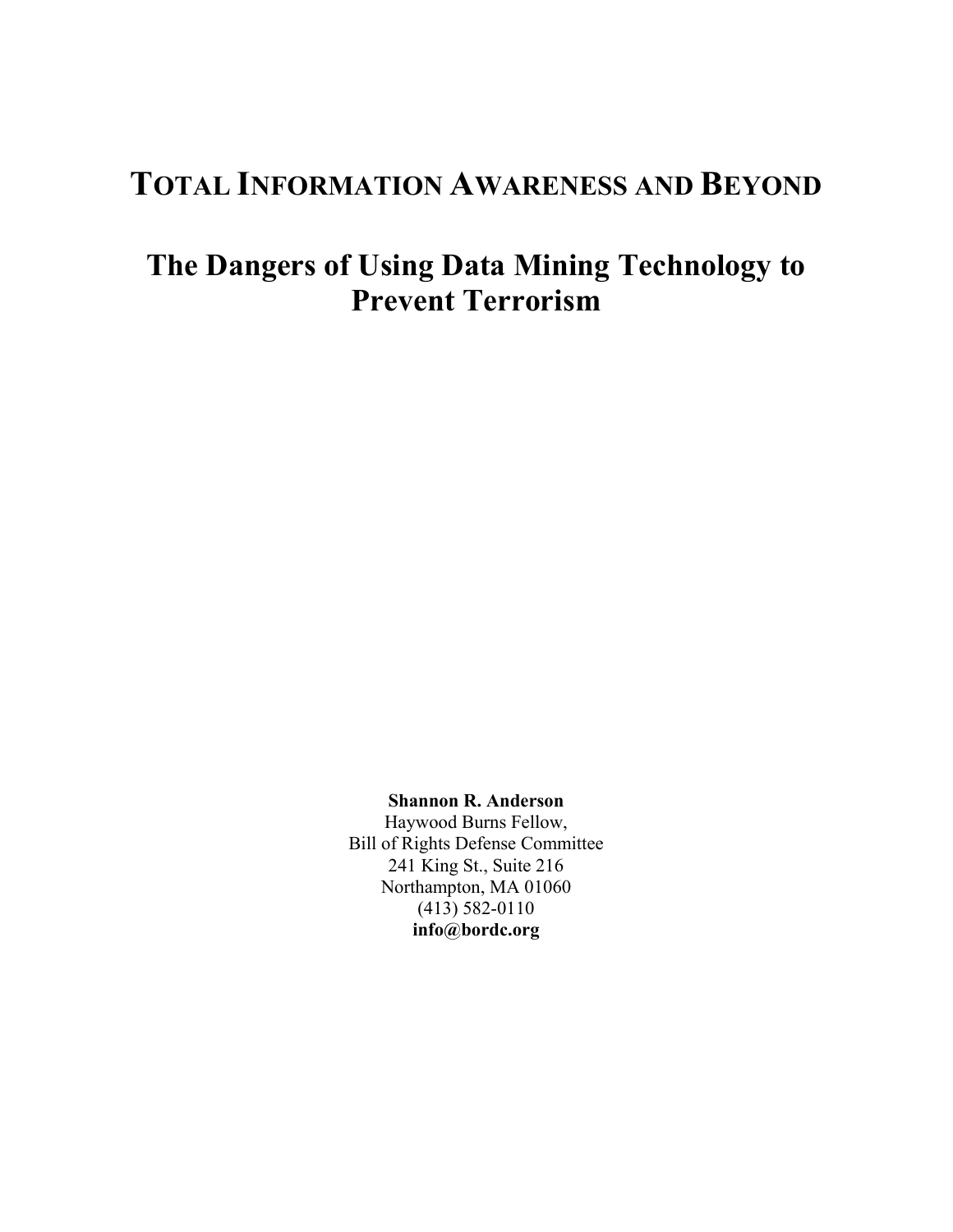## **Table of Contents**

| Potential Drawbacks of Using Data Mining Technology to Prevent Terrorism  12       |  |
|------------------------------------------------------------------------------------|--|
|                                                                                    |  |
|                                                                                    |  |
|                                                                                    |  |
|                                                                                    |  |
| Lack of Transparency and Democratic Decision-Making  16                            |  |
| A Way Forward: Steps to Protecting Your Civil Liberties in the Information Age  16 |  |
|                                                                                    |  |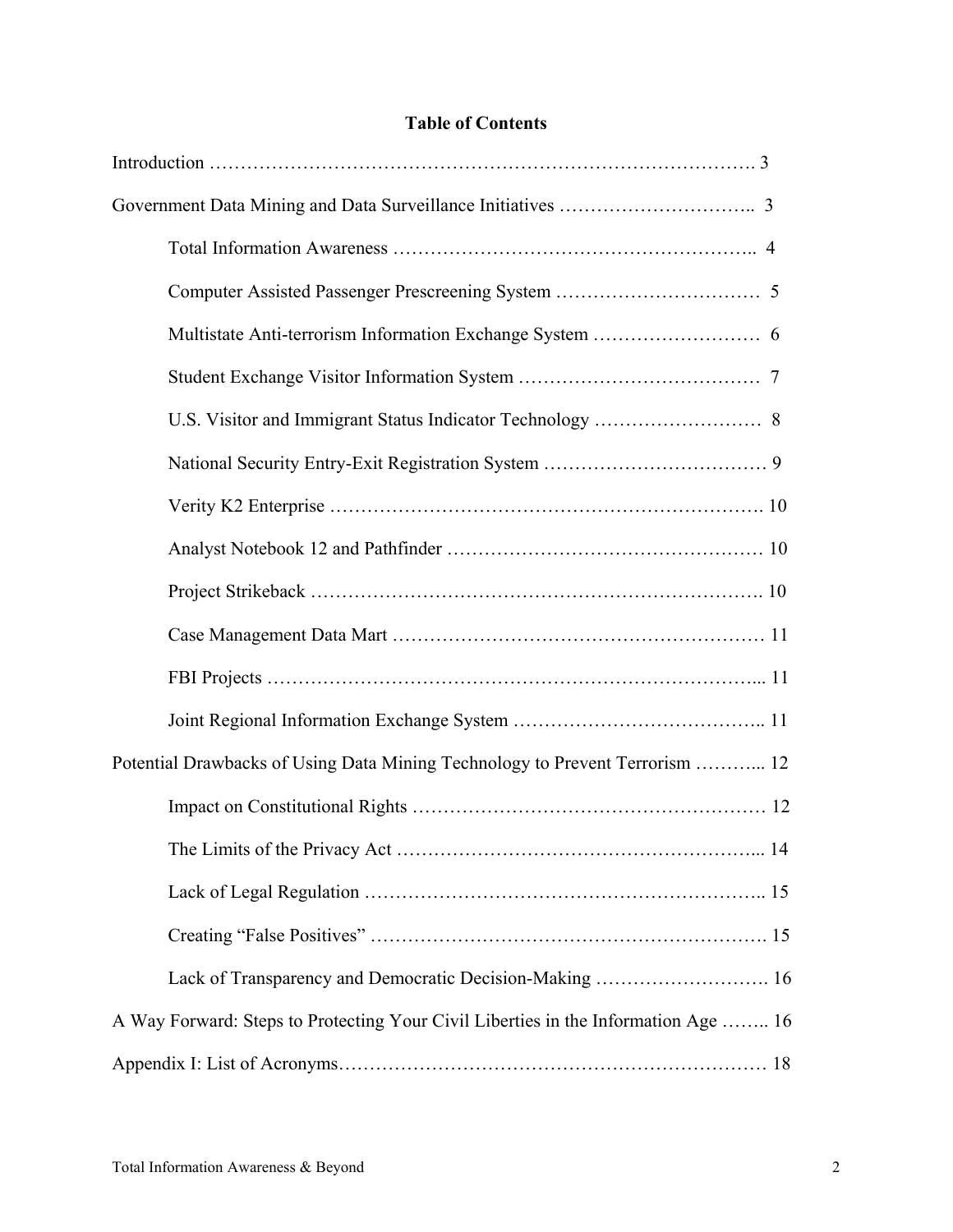#### **Introduction**

In an enlightened 1928 opinion, Supreme Court Justice Brandeis wrote:

The progress of science in furnishing the government with means of espionage is not likely to stop with wire tapping. Ways may some day be developed by which the government, without removing papers from secret drawers, can reproduce them in court, and by which it will be enabled to expose to a jury the most intimate occurrences of the home $<sup>1</sup>$  $<sup>1</sup>$  $<sup>1</sup>$ </sup>

Unfortunately for the American public, Justice Brandeis's prediction has largely come true. Under the guise of preventing terrorism, the federal government has dramatically increased the tools it uses to obtain private information. This upsurge of government surveillance has increased public concern about privacy and the protections of the Fourth Amendment. While these concerns led Congress to deny funding to Total Information Awareness  $(TIA)^2$  $(TIA)^2$  in the Department of Defense Appropriations Act of 2004<sup>3</sup> last September, the federal government has continued to develop large-scale data mining and data surveillance technology systems. Additionally, the online publication Capitol Hill Blue recently reported that TIA has gone underground and is very much "alive and well."<sup>[4](#page-2-3)</sup>

This article (1) surveys current government data mining and data surveillance programs used for counter-terrorism purposes, (2) explains some of the drawbacks of these programs and how they may threaten civil rights and liberties, and (3) suggests how citizens can take action in response to these programs.

#### **I. Government Data Mining and Data Surveillance Initiatives**

The Government Accountability Office (GAO), at the request of Senator Akaka, released a report in May 2004 that reviews the various data mining initiatives of 52 executive branch agencies.<sup>5</sup> Of the 199 data mining projects listed, 122 collect and store personal information, and 54 "mine" data from the private sector.<sup>[6](#page-2-5)</sup> Fourteen projects aim at analyzing intelligence information and detecting suspected terrorists, $\frac{7}{1}$  $\frac{7}{1}$  $\frac{7}{1}$  and seven of the fourteen mine personal information. This paper discusses those seven and seven other data mining and data surveillance projects that were not included in the GAO report, beginning with TIA itself.

 $\frac{1}{1}$ 

<span id="page-2-1"></span><span id="page-2-0"></span><sup>&</sup>lt;sup>1</sup> Olmstead v. U.S., 277 U.S. 438, 474 (J. Brandeis *dissenting*).<br><sup>2</sup> After public objection, TIA was later renamed to Terrorism Information Awareness. However, the project format or objective did not change. Throughout this paper the acronym TIA refers to either of the project's names. 3 <sup>3</sup> Pub. L. No. 108-87 § 8131, 117 Stat. 1054, 1102 (2003).

<span id="page-2-3"></span><span id="page-2-2"></span>Theresa Hampton & Doug Thompson, *Where Big Brother Snoops on America 24/7*, CAPITOL HILL BLUE, June 7, 2004, *at* http://www.capitolhillblue.com/artman/publish/article\_4648.shtml. 5

<span id="page-2-4"></span>GAO-04-548, *Data Mining: Federal Efforts Cover A Wide Range of Uses*, Report to the Ranking Minority Member, Subcommittee on Financial Management, the Budget, and International Security, Committee on Governmental Affairs, U.S. Senate, (May 2004), *available at* www.gao.gov/cgi-bin/getrpt?GAO-04-548. For Senator Akaka's public statement on the report, visit

http://www.senate.gov/~akaka/releases/04/05/2004527449.html.<br><sup>6</sup> *Id.* at 8. *7 Id.* at 13.

<span id="page-2-5"></span>

<span id="page-2-6"></span>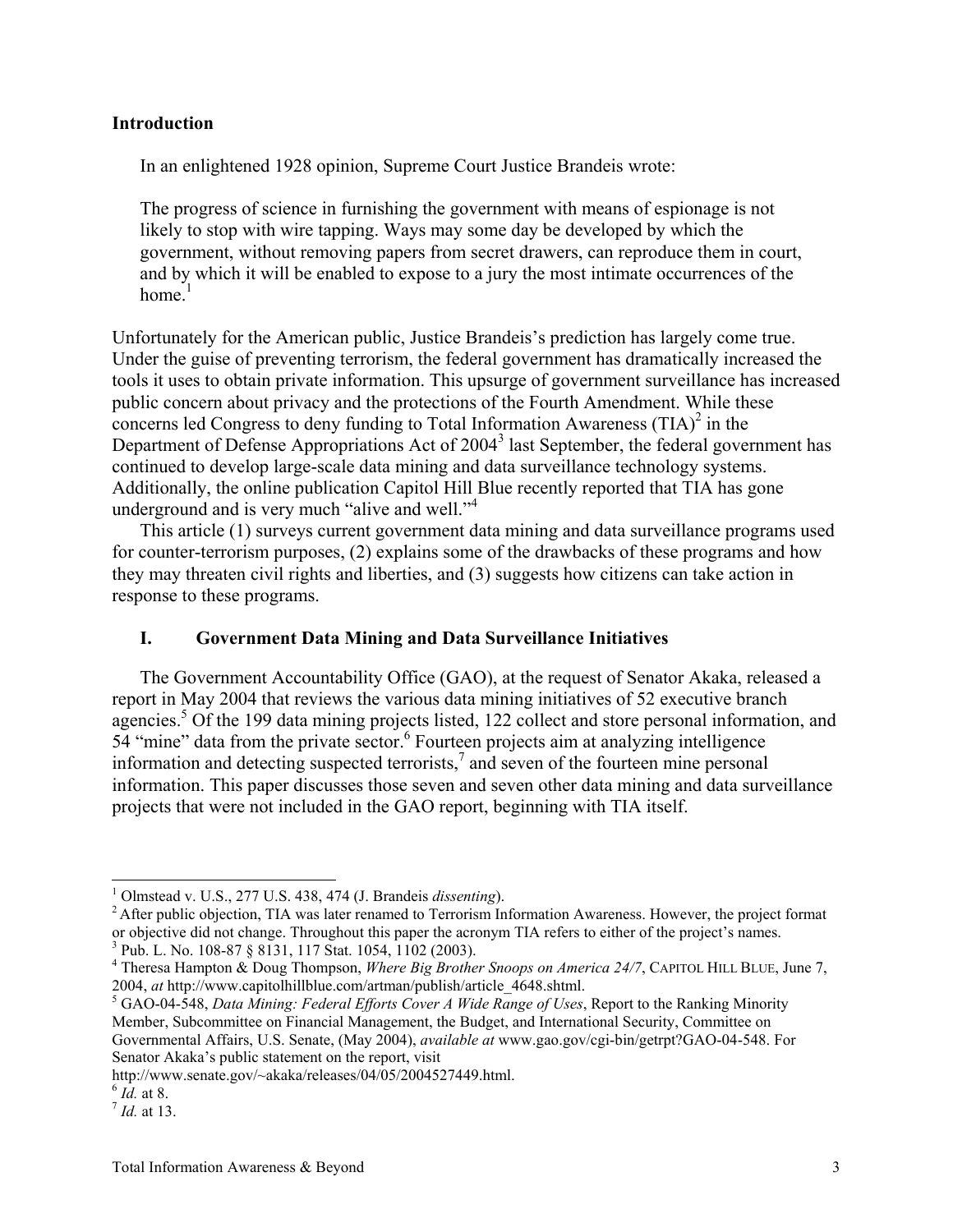Data mining is defined as "the practice of automatically searching large stores of data for patterns…us[ing] computational techniques from statistics and pattern recognition." [8](#page-3-0) Data mining differs from data surveillance, which largely involves records keeping and records searching. Data mining involves searching for patterns of behaviors that fit a defined algorithm for suspicious behavior, while ordinary data surveillance does not have that capability. Nevertheless, both types of technology are troubling from a privacy perspective. Therefore, this paper discusses both data mining and data surveillance projects.

Unfortunately, limited information is available on the full extent of these projects or how much they cost taxpayers. David Sobel, the General Counsel for the Electronic Privacy Information Center (EPIC), recently initiated a Freedom of Information Act (FOIA) request to obtain more information on some of the GAO-listed projects, so more information may be available to the public soon.

#### **A. TIA**

TIA, a project of the Defense Department's Defense Advanced Research Projects Agency (DARPA), aims<sup>[9](#page-3-1)</sup> to build a centralized database containing private transactional data on all Americans, including "records on credit-card purchases, plane flights, e-mails, websites, [and] housing."<sup>10</sup> In the tradition of the Bush Administration's policy of preemptive action, TIA's goal is to create electronic tools to "better detect, classify, and identify potential foreign terrorists…to increase the probability that authorized agencies of the United States can preempt adverse actions."<sup>11</sup> The government establishes baseline patterns identifying what they see as suspicious behavior, such as buying one-way plane tickets or drastic changes in spending habits, and then conducts pattern-based electronic searches of huge amounts of information to find matches for their trends. The personal information is "mined" from private sector databases as well as government databases.

In September 2003, Congress gave into public objection by denying funding to TIA "or any successor program."<sup>12</sup> Nevertheless, the Pentagon's own Technology and Privacy Advisory Committee (TAPAC) reported that the Defense Appropriations Act that ended TIA funding also "explicitly permitted funding for 'processing analysis, and collaboration tools for counterterrorism foreign intelligence' specified in a classified, and therefore non-public, annex to the Act."<sup>13</sup> Therefore, "TIA-like activities could be continued to be pursued outside the public's view."[14](#page-3-6) Since that time, it has been reported that aspects of TIA went underground and are now funded directly through the Pentagon's budget.<sup>15</sup> In addition, Congress left alone an Advanced

<span id="page-3-0"></span>8 Data Mining, *at* http://en.wikipedia.org/wiki/Data\_mining. <sup>9</sup>

<span id="page-3-1"></span><sup>&</sup>lt;sup>9</sup> Although the public does not know which aspects of TIA are still in place, for the sake of simplicity I use present tense to describe the project.

<span id="page-3-2"></span><sup>&</sup>lt;sup>10</sup> John Allen Paulos, *Privacy, Terrorists, and Science Fiction*, ABC NEWS, Jan. 5, 2003, *at* http://www.abcnews.go.com/sections/scitech/WhosCounting/whoscounting030105.html.

<span id="page-3-3"></span> $11$  Report to Congress Regarding the Terrorism Information Awareness Program in Response to Consolidated Appropriations Resolution, 2003, Pub. L. No. 108-7, 6 (May 20, 2003), *available at*

<span id="page-3-5"></span><span id="page-3-4"></span>

http://www.epic.org/privacy/profiling/tia/may03\_report.pdf.<br><sup>12</sup> Dep't of Defense Appropriations Act, *supra* note 3.<br><sup>13</sup> Technology & Privacy Advisory Comm., *Safeguarding Privacy in the Fight Against Terrorism*, 39, Mar DEP'T OF DEFENSE, 2, *available at* http://www.cdt.org/security/usapatriot/20040300tapac.pdf. Although the report was written in March, it was not publicly released until May. The over 50-page report extensively details government data mining programs and the threat they present to privacy interests.<br><sup>14</sup> *Id.* at 3.<br><sup>15</sup> Hampton, *supra* note 4. *See also* Feb. 23, 2004 articles, *infra* notes 17, 19.

<span id="page-3-6"></span>

<span id="page-3-7"></span>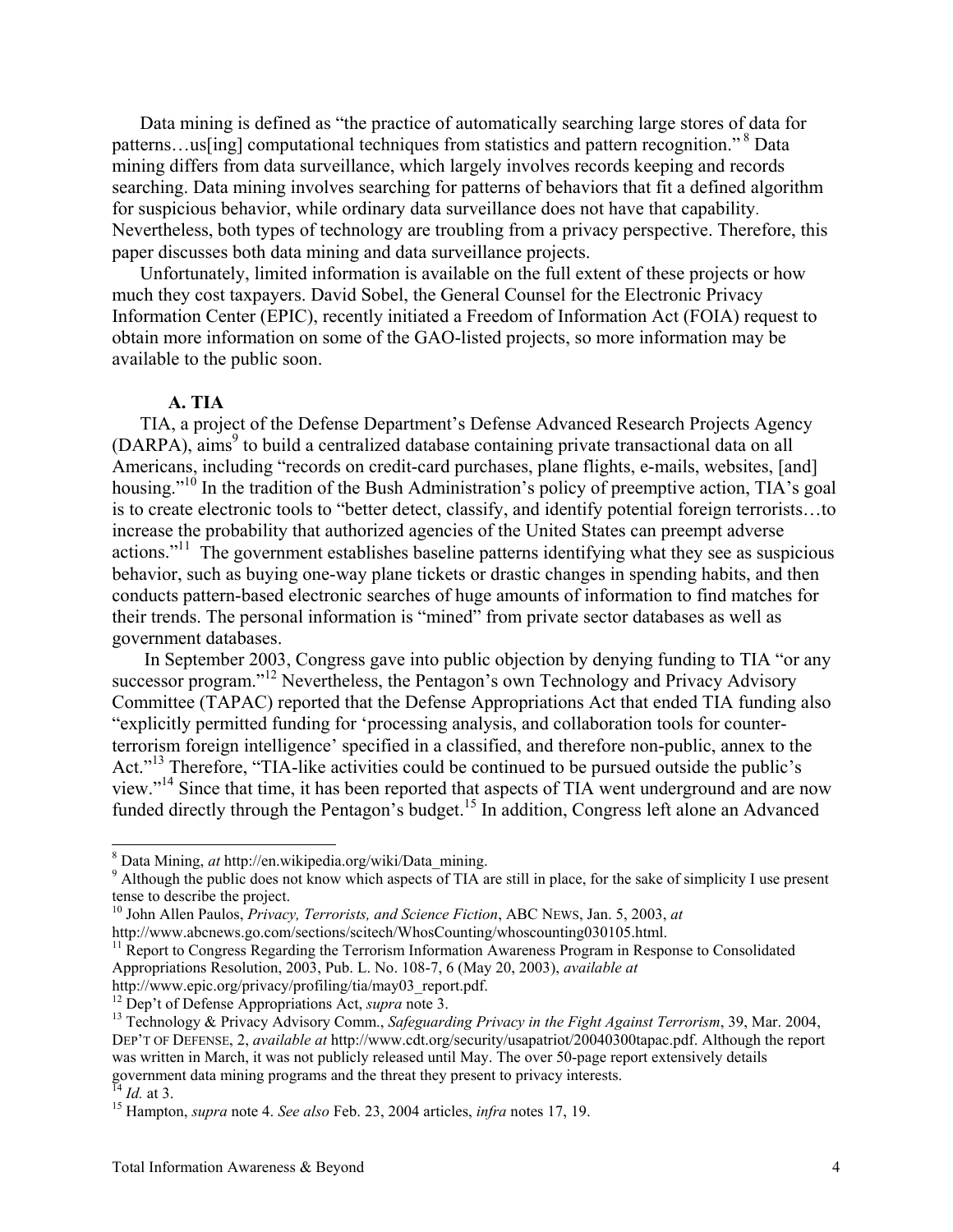Research & Development Activity (ARDA) \$64 million research grant. ARDA, which sponsors U.S. intelligence research by corporations and universities, administers a research program called Novel Intelligence from Massive Data.<sup>16</sup> ARDA is controversial because it uses some of the same researchers as  $TIA$ ,<sup>17</sup> and like TIA, it carries out its activities well below the public's radar.

DARPA's TIA project encompassed many different aspects, and no public information exists as to the status of its various programs. For instance, technology systems called Genoa II, Evidence Extraction and Link Discovery (EELD),<sup>18</sup> and Scalable Social Network Analysis (SSNA) were all parts of DARPA's project. CBS News reported in February 2004 that some TIA programs, including EELD, "were transferred to U.S. intelligence offices" for further research and development.<sup>19</sup> However, recent status information, including financial expenditure, is unavailable. In fact, DARPA's Information Awareness Office (IAO), the office that previously administered TIA, is no longer listed as a technical office on the DARPA webpage, $^{20}$  and DARPA has not disclosed which office has taken over the transferred TIA programs. Moreover, none of the TIA-related programs were mentioned in the Department of Defense's Fiscal Year 2005 Budget Estimate.<sup>[21](#page-4-5)</sup>

#### **B. CAPPS II**

The enhanced Computer Assisted Passenger Prescreening System (CAPPS II) is an automated prescreening system for airports, which "yield[s] a recommended screening level, based on the degree of risk assessed, or specific identifiable terrorist threat."<sup>22</sup> The system uses commercial information and passenger provided flight reservation information.<sup>23</sup> This information, called Passenger Name Record (PNR) data, includes full name, date of birth, home and business addresses and phone numbers, credit card information, and meal information (which can hint to religion). Although CAPPS II uses commercial and other private sector information, the Transportation Security Administration (TSA) assures travelers that all nongovernment information will be kept outside the government firewall and will be accessed without permanent storage. $^{24}$ 

Nevertheless, civil rights groups are still concerned. So are members of Congress; they requested a GAO report, which was released in February 2004 and highlighted "significant implementation challenges" of the program. [25](#page-4-9) The report warned that TSA has not yet "identified

<span id="page-4-1"></span><span id="page-4-0"></span>

<sup>&</sup>lt;sup>16</sup> *See* http://www.ic-arda.org/Novel\_Intelligence/.<br><sup>17</sup> Associated Press, *Pentagon Continues Some 'Data Mining': Controversial Office Eliminated, but Not All Research, MSNBC, Feb. 23, 2004, <i>at* http://www.msnbc.msn.c

<span id="page-4-2"></span><sup>&</sup>lt;sup>18</sup> See http://www.rl.af.mil/tech/programs/eeld/ for information on what the project was. EELD was in developmental stages as early as 2000 as part of DARPA's Asymmetric Threat Initiative. *See*  http://www.darpa.mil/DARPATech2000/Presentations/iso\_pdf/4ArmourATB&WRev1.pdf. The Asymmetric Threat Initiative, which later became TIA, is no longer receiving funding according to the Department of Defense's Budget Estimate for Fiscal Year 2005. Dep't of Defense, FY 2005 Budget Estimate, 30, *available at*

<span id="page-4-3"></span><sup>&</sup>lt;sup>19</sup> Anon., *Fed Data-Mining Research Lives On*, CBS News, Feb. 23, 2004, *available at* 

<span id="page-4-4"></span>

<span id="page-4-6"></span><span id="page-4-5"></span>

http://www.cbsnews.com/stories/2004/02/23/tech/main601728.shtml.<br>
<sup>20</sup> See http://www.darpa.mil/body/off\_programs.html.<br>
<sup>21</sup> Dep't of Defense, *supra* note 18.<br>
<sup>22</sup> TSA Congressional testimony: http://www.tsa.gov/public/

<span id="page-4-8"></span><span id="page-4-7"></span>

<span id="page-4-9"></span>*Implementation Challenges* (Feb. 2004), *available at* http://www.gao.gov/new.items/d04385.pdf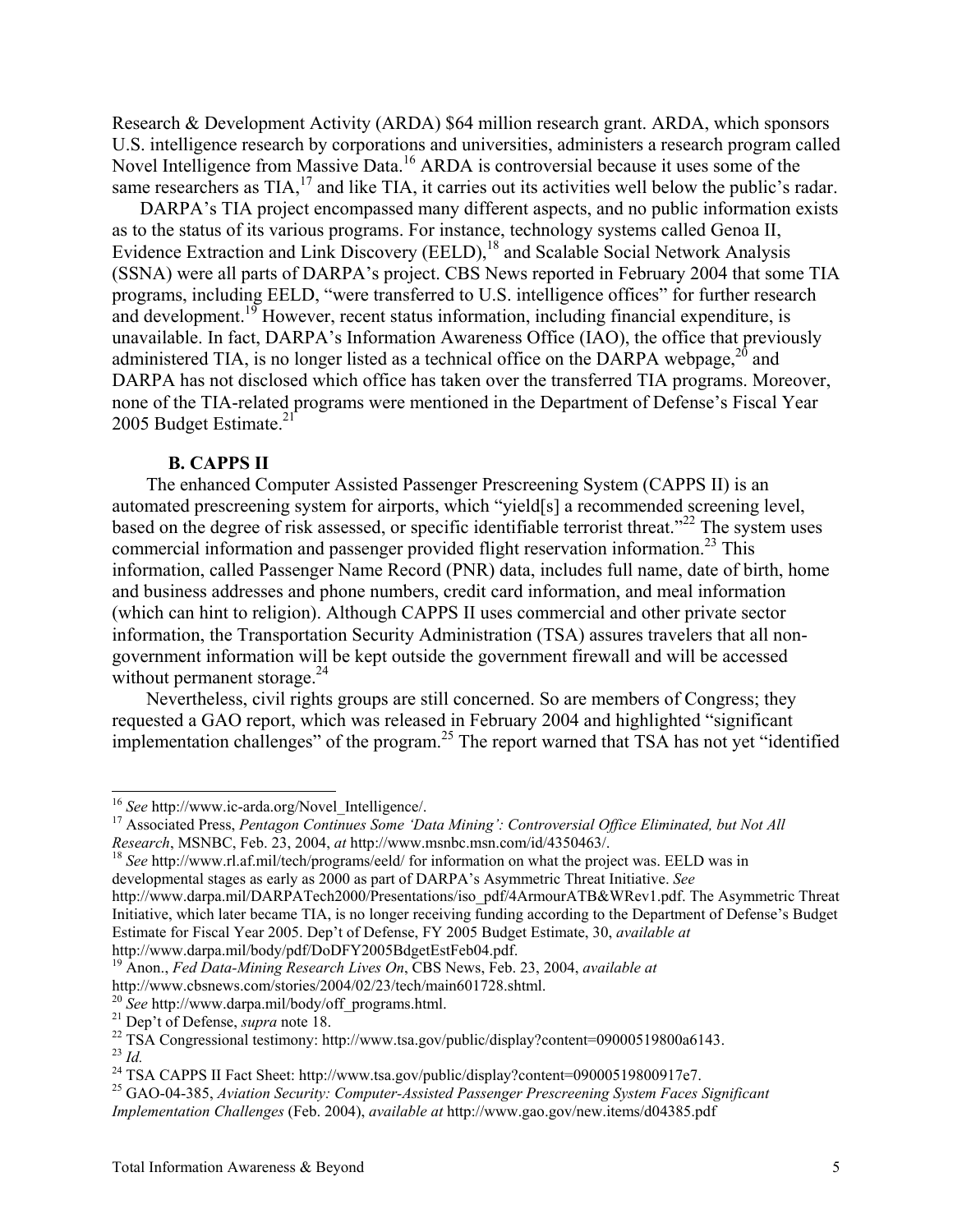and addressed all privacy concerns" or established a process that allows redress of violations resulting from the use of erroneous information.<sup>26</sup>

CAPPS II will not be fully funded until the program meets certification requirements, such as establishing redress and oversight procedures, adopting privacy protections, demonstrating program effectiveness, and implementing safeguards against abuse or unauthorized access.<sup>27</sup> Because CAPPS II keeps failing to meet the certification requirements, its implementation has been delayed time after time, further increasing its price tag. The development stages of CAPPS II have been expensive, with the TSA requesting \$60 million dollars for the 2005 fiscal year, \$24 million of which will be recurring costs.<sup>28</sup> With funding already allocated by Congress, the TSA awarded a five-year contract to Lockheed Martin Management and Data Systems to "develop, implement, deploy and operate" its risk assessment system, which includes CAPPS II.<sup>[29](#page-5-3)</sup>

#### **C. MATRIX**

The Multistate Anti-terrorism Information Exchange System (MATRIX) is a database system that includes information provided by participating states such as "criminal history records, driver's license data, vehicle registration records, incarceration records, and digitized photographs."[30](#page-5-4) Like TIA, MATRIX can run pattern-based queries, which "seek information about people, places, and things based on patterns of activity, none of the components of which might on its own arouse suspicion or be in any way improper."<sup>31</sup> While MATRIX officials "have repeatedly denied that the Matrix is used for data mining,<sup>332</sup> the technology certainly has that capability.

MATRIX receives funding from the Departments of Justice and Homeland Security and distributes an \$8 million federal grant to states that are participating in the program.<sup>33</sup> The program's goal is to operate in all fifty states to enable information sharing among state and federal law enforcement agencies. Although only five states are currently participating,  $34$  the MATRIX database "has driver's license information from 15 states, motor vehicle registration from 12 states, Department of Corrections information from 33 states and sexual offender information from 27 states."[35](#page-5-9) As the federal government maintains "managerial oversight and control" over the database, the ACLU and other civil liberties organizations have questioned the

<span id="page-5-1"></span><span id="page-5-0"></span>

<sup>&</sup>lt;sup>26</sup> *Id.* at 4.<br><sup>27</sup> The Dep't of Homeland Security Appropriations Act for Fiscal Year 2005 specified that no funds, other than for testing, would be distributed to CAPPS II until certification. H.R. 4567,  $108^{th}$  Cong. § 523 (2004). H.R. 4567 has been passed by the House and is waiting on approval from the Senate. This requirement was also present in the Dep't of Homeland Security Appropriations Act for Fiscal Year 2004, which established the certification requirements. Pub. L. 108-90 § 519.<br><sup>28</sup> U.S. Senate Comm. on Governmental Affairs Pre-hearing Questionnaire For the Nomination of Admiral David

<span id="page-5-2"></span>Stone to be Assistant Secretary of Homeland Security, Transportation Security Administration, 108<sup>th</sup> Cong. 15

<span id="page-5-3"></span><sup>(2004),</sup> *available at http://www.epic.org/privacy/airtravel/stone\_answers.pdf.*<br><sup>29</sup> TSA, *CAPPS II at a Glance, at http://www.tsa.gov/public/display?theme=5&content=0900051980088d91.*<br><sup>30</sup> GAO Report, note 5, at 10.

<span id="page-5-5"></span><span id="page-5-4"></span><sup>&</sup>lt;sup>31</sup> Mary DeRosa, *Data Mining & Data Analysis For Counterterrorism*, Center for Strategic & International Studies Report, (Mar. 2004) at 13, *available at http://www.mafhoum.com/press7/189T42.pdf.* 

<span id="page-5-6"></span><sup>&</sup>lt;sup>32</sup> Madeleine Baran, *Welcome to the MATRIX: Inside the Government's Secret, Corporate-Run Mega-Database*,

<span id="page-5-7"></span>THE NEW STANDARD, July 9, 2004, *at* http://newstandardnews.net/content/?action=show\_item&itemid=662. <sup>33</sup> Robert O'Harrow, Jr., *Anti-Terror Database Got Show at White House*, Washington Post, May 21, 2004, at A12, *available at* http://www.washingtonpost.com/wp-dyn/articles/A43608-2004May20.html. 34 The participating states are Florida, Michigan, Ohio, Pennsylvania, and Connecticut. 35 Baran, *supra* note 32.

<span id="page-5-8"></span>

<span id="page-5-9"></span>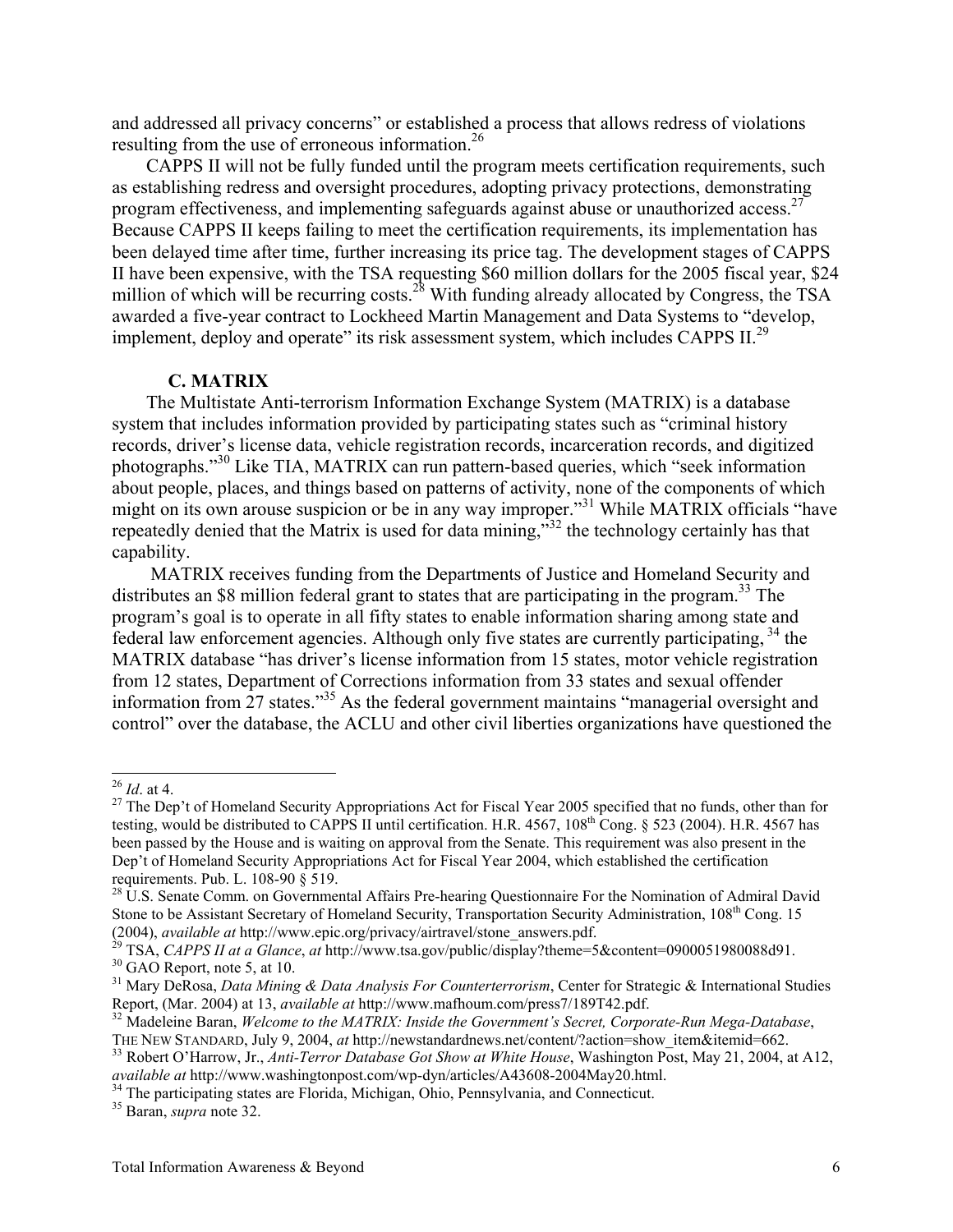MATRIX program as an effort to recreate TIA at the state level.<sup>36</sup> State governments are also concerned about the lack of privacy protection for information used by the pilot program, [37](#page-6-1) and eleven states withdrew from the program for that reason.<sup>38</sup>

#### **D. SEVIS**

The Student and Exchange Visitor Information System (SEVIS) is an internet based system that "maintains and manages data about foreign students and exchange visitors during their stay in the United States."[39](#page-6-3) The Department of Homeland Security's (DHS) Bureau of Immigration and Customs Enforcement (ICE) maintains the SEVIS database.

Congress authorized SEVIS in section 641 of the Illegal Immigration Reform and Immigrant Responsibility Act (IIRIRA) of 1996, and the program was initiated in July 2001. Later that year, the USA PATRIOT Act amended IIRIRA to require full implementation by January 1, 2003.<sup>40</sup> It also expanded the program to include air flight schools, language training schools, and vocational schools, in addition to colleges and universities.

The SEVIS program collects 230 different pieces of information for each student or exchange visitor, including name, address, date of birth, dependents' information, passport information, field of study, and employment information.<sup>41</sup> DHS officers, Department of State officials, and school administrators use SEVIS data for a variety of purposes.<sup>42</sup> Although the program aims more at catching immigration violations than at preventing terrorist threats, intelligence officers also use SEVIS information to "identify patterns of criminal activity, including terrorism.["43](#page-6-7) ICE says the program helps the agency "to better identify trends and patterns to assist in planning and analyzing risks."<sup>44</sup> Additionally, the DHS requires schools to report when students who request educational visas fail to show up for classes, so that the DHS can track down the individuals.

SEVIS cost \$28.2 million in Fiscal Years 2002 and 2003, and the DHS plans to spend an additional \$9.6 million before September 30, 2004.<sup>45</sup> However, enabling statutes require the program to be funded by user fees, a process that will be implemented starting September 1, 2004. The SEVIS fee will be \$100 per student (the maximum amount allowed by law), with a limited fee of \$35 for those students participating in summer travel programs or working as summer camp counselors.<sup>46</sup> The fee includes not only the \$54 it takes to operate the database, but

<span id="page-6-0"></span>36 The MATRIX: ACLU Issue Brief #2, *New Documents Obtained by ACLU Raise Troubling Questions About MATRIX Program*, May 20, 2004, *at* http://www.aclu.org/Files/OpenFile.cfm?id=14253. 37 Michigan Reviews Continued Support of Federal ID Database, MICHIGAN TECH. NEWS, Mar. 19, 2004, *available* 

<span id="page-6-1"></span>*at* http://www.mitechnews.com/technews/bydate.htm?id=10796724000005. 38 O'Harrow, *supra* note 33. 39 Department of Homeland Security, U.S. Immigration and Customs Enforcement, *at*

<span id="page-6-2"></span>

<span id="page-6-3"></span>

<span id="page-6-5"></span><span id="page-6-4"></span>

http://www.ice.gov/graphics/enforce/imm/imm\_sevis.htm.<br><sup>40</sup> *Id.* <br><sup>41</sup> GAO-04-690, *Homeland Security: Performance of Information System to Monitor Foreign Students & Exchange Visitors Has Improved, but Issues Remain*, (June 2004), 67, available at http://www.gao.gov/cgi-bin/getrpt?GAO-04-690.<br> $42$  *Id.* at 66-68.

<span id="page-6-6"></span>

<span id="page-6-7"></span>

<span id="page-6-8"></span>

<span id="page-6-10"></span><span id="page-6-9"></span>

<sup>&</sup>lt;sup>43</sup> *Id.* at 61-62.<br><sup>44</sup> Dep't of Homeland Security, *supra* note 39.<br><sup>45</sup> SEVIS GAO Report, *supra* note 41, at 31.<br><sup>45</sup> Authorizing Collection of the Fee Levied on F, J, and M Nonimmigrant Classifications Under Public 208; SEVIS, 69 Fed. Reg. 39814, 39816 (July 1, 2004) (to be codified at 8 C.F.R. pt. 103, 214, & 299).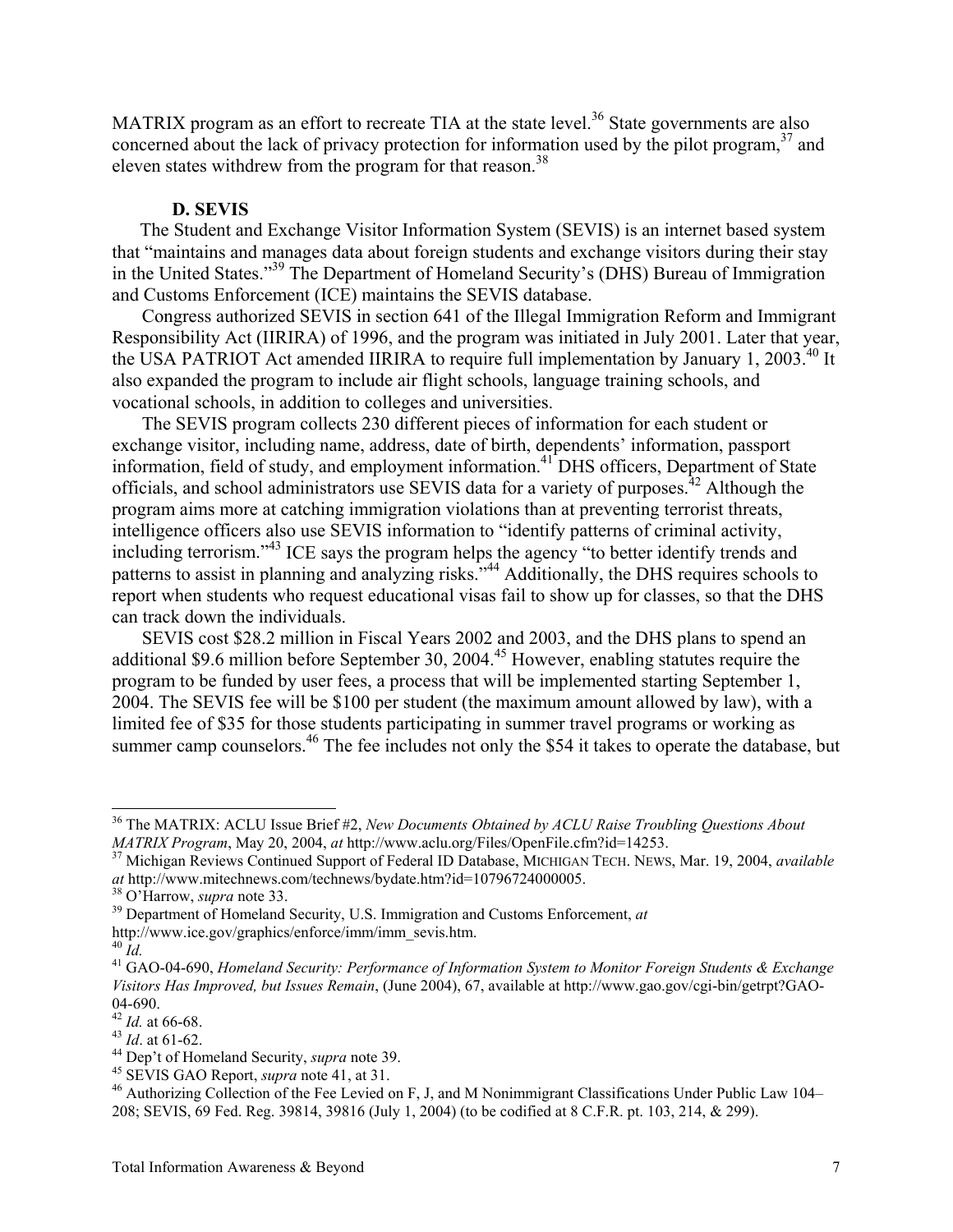also additional money used to cover enforcement costs. For instance, the fee revenue will be used to fund SEVIS Liaison Officers, who will "conduct investigations to ensure compliance."<sup>47</sup>

The DHS received comments arguing that it is unfair for foreign students to have to pay for enforcement measures that unjustly target them; however, the DHS responded that this is a statutory mandate. Although educational officials have argued that the DHS fee plans financially prevent students, especially those from developing countries, from studying in the United States,<sup>48</sup> the DHS interpreted its Congressional mandate as preventing fee exemption or reduction for groups of SEVIS users besides those statutorily listed (the reduced \$35 fee for summer programs).

Educational institutions also commented that the system might create unnecessary visa delay. In response, the DHS admits that it "will not be able to establish a workable arrangement for fee collection by DOS [the Department of State] prior to the effective date."<sup>49</sup> However, the agency will be conducting additional feasibility studies. $50$ 

#### **E. US-VISIT**

The U.S. Visitor and Immigrant Status Indicator Technology (US-VISIT) program requires non-immigrant visitors to the U.S. to be fingerprinted and photographed when they enter the U.S. at an airport or sea cruise terminal. The information is kept on file and checked against databases of known criminals[.51](#page-7-4) In April, the program was extended to include citizens from countries of which the U.S. does not require travel visas (visa-waiver nations).<sup>52</sup>

The program started January 5, 2004, as part of the DHS's new entry-exit strategy. (See information in the NSEERS section below). US-VISIT cost \$380 million in 2003, and \$330 million was allocated for Fiscal Year 2004.<sup>53</sup> The DHS is seeking an additional \$340 million for Fiscal Year 2005.<sup>54</sup> Accenture, whose parent corporation is based in Bermuda, recently contracted with the DHS to develop US-VISIT technology systems. The contract could be worth up to \$10 billion dollars over the next decade.<sup>55</sup> The contract was awarded despite the concern of the House Appropriations Committee about the company's offshore ownership.<sup>56</sup>

EPIC and other civil liberties organizations are concerned about US-VISIT's accuracy, the lack of redress procedures for foreign visitors it harms, and its potential expansion for other uses.<sup>57</sup> Some members of Congress are also concerned about the system. In June, Representative Jim Turner (D-Texas), the ranking member on the House Homeland Security sub-committee,

<span id="page-7-0"></span>

<span id="page-7-1"></span>

<span id="page-7-2"></span>

<span id="page-7-4"></span><span id="page-7-3"></span>

<sup>&</sup>lt;sup>47</sup> *Id.*<br><sup>48</sup> SEVIS GAO Report, *supra* note 41, at 4.<br><sup>49</sup> Authorizing Collection of SEVIS Fee, 69 Fed. Reg. at 39817.<br><sup>50</sup> *Id.*<br><sup>51</sup> *Foreign Visitors to USA get fingerprinted, photographed, USA TODAY, Jan.* 5, 2004<br>

<span id="page-7-5"></span><sup>&</sup>lt;sup>52</sup> Entering the United States FAQ: US-VISIT, NSEERS, and APIS, CBC NEWS ONLINE, Apr. 2, 2004, *at* http://www.cbc.ca/news/background/airportsecurity/usvisit.html.

<span id="page-7-6"></span><sup>&</sup>lt;sup>53</sup> Gitte Lassby, *International Visitors Face Stricter Immigration Controls*, Capitol News Service, Dec. 5, 2003, *available at* http://www.cns.jrn.msu.edu/articles/2003\_1205/INTERNATIONAL.HTML.

<span id="page-7-8"></span>

<span id="page-7-7"></span><sup>&</sup>lt;sup>54</sup> Dep't of Homeland Security Appropriations Act 2005, H.R. 4567.<br><sup>55</sup> Allen Gibson, *US-VISIT Contracts Move Forward, Despite Politics*, MARKETWIRE.COM, June 23, 2004, *at* http://www.marketwire.com/mw/release\_html\_b1?release\_id=69076. *See also* Greta Wodele, *Accenture Wins \$10 Billion US-VISIT Contract*, NATIONAL JOURNAL, June 1, 2004, *available at*

<span id="page-7-10"></span><span id="page-7-9"></span>

<sup>&</sup>lt;sup>56</sup> *Id.*<br><sup>57</sup> EPIC, US-VISIT News, *at* http://www.epic.org/privacy/us-visit/.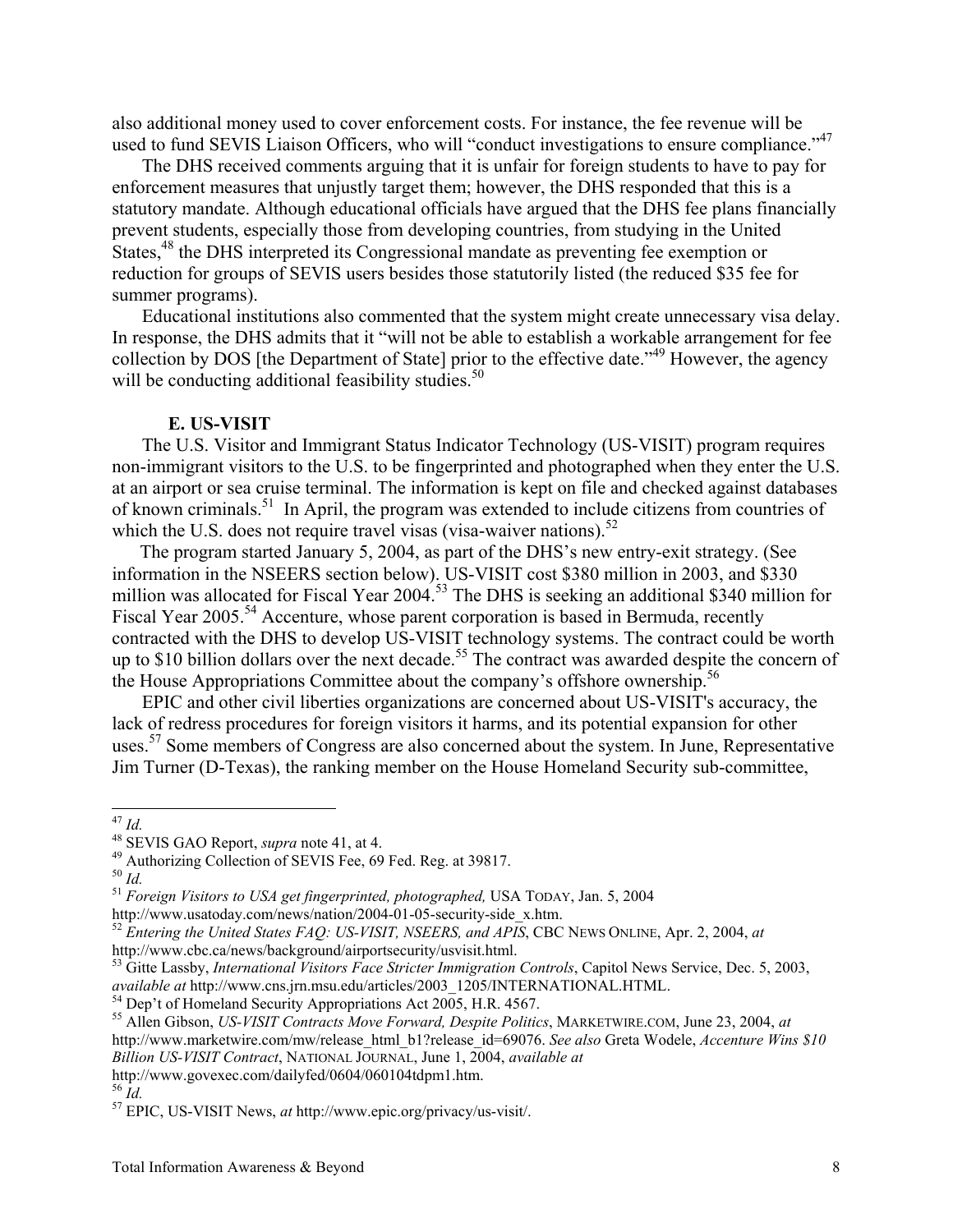questioned the lack of information on the project: "[W]e do not know how the system will work, who will be covered, what technologies will be deployed, and, how much the whole thing will cost." He encouraged the increased use of Congressional oversight as the program progresses.<sup>[58](#page-8-0)</sup> Additionally, the GAO released a report on US-VISIT last September, which concluded, "the program is a very risky endeavor."<sup>59</sup> The GAO reported that the program's risk factors both "are inherent to the program" and "arise from the program's relatively immature state of governance and management.<sup>560</sup> In May, the GAO released another report on US-VISIT, which noted that while the DHS started implementing all of the GAO's previous suggestions, US-VISIT still does not have a security plan or a thorough privacy assessment.<sup>61</sup> The report also questioned the program's management and governance.

#### **F. NSEERS**

The National Security Entry-Exit Registration System (NSEERS) is a comprehensive entry and exit registration and prescreening system for non-immigrant visitors who are male, eighteen years and older, and from a country that the DHS identifies as having a high-risk for terrorism. [62](#page-8-4) According to the DHS, "the program has collected detailed information about the background and purpose of an individual's visit to the United States, the periodic verification of their location and activities, and departure confirmation.<sup>563</sup> It requires initial registration interviews and may require, at DHS discretion, follow-up interviews and re-registration.<sup>64</sup>

Both US-VISIT and NSEERS are part of DHS efforts to fulfill a Congressional mandate that an entry-exit system be in place by 2005. This mandate was originally established in section 110 of the IIRIRA and amended by the Immigration and Naturalization Service Data Management Improvement Act of 2000.<sup>65</sup> Section 415 of the USA PATRIOT Act amended this Act by making the Director of Homeland Security a member of the Entry-Exit Task Force.

To date, no individuals in the NSEERS system have been charged with terrorism related offenses. Perhaps realizing that NSEERS is thus an expensive mistake, the DHS reports that once US-VISIT is fully operational, the entry and exit requirements of the program will subsume NSEERS special registration.<sup>66</sup>

<span id="page-8-1"></span><span id="page-8-0"></span>

<sup>&</sup>lt;sup>58</sup> Wodele, *supra* note 55.<br><sup>59</sup> GAO-03-1083, Homeland Security: Risks Facing Border and Transportation Security Program Needs to be Addressed, Report to Congressional Committees (Sept. 2003), *available at* www.gao.gov/cgi-bin/getrpt?GAO-03-  $\frac{1083}{60}$  *Id.* 

<span id="page-8-2"></span>

<span id="page-8-3"></span><sup>&</sup>lt;sup>61</sup> GAO-04-586, Homeland Security: First Phase of Visitor and Immigration Status Program Operating, but Improvements Needed, Report to Congressional Committees (May 2004), 57-60, *available at* www.gao.gov/cgi-

<span id="page-8-4"></span> $62$  These countries are mostly Muslim countries and mostly located in the Middle East. For a complete list, visit

<span id="page-8-5"></span>http://www.cbc.ca/news/background/airportsecurity/usvisit.html.<br><sup>63</sup> Department of Homeland Security, *Fact Sheet: Changes to National Security Entry/Exit Registration System*, Dec.<br>1, 2003, *at* http://www.ice.gov/graphic

<span id="page-8-6"></span><sup>&</sup>lt;sup>64</sup> *Id.* NSEERS used to require re-registration after 30 days in the U.S. and annually thereafter. This part of the program was changed by regulation at the end of last year.<br><sup>65</sup> Pub. L. 106-215, 114 Stat. 337, June 15, 2000.<br><sup>66</sup> Dep't of Homeland Security, US-VISIT FAQs: NSEERS & US-VISIT, *at* 

<span id="page-8-7"></span>

<span id="page-8-8"></span>

http://www.dhs.gov/dhspublic/display?theme=20&content=3569.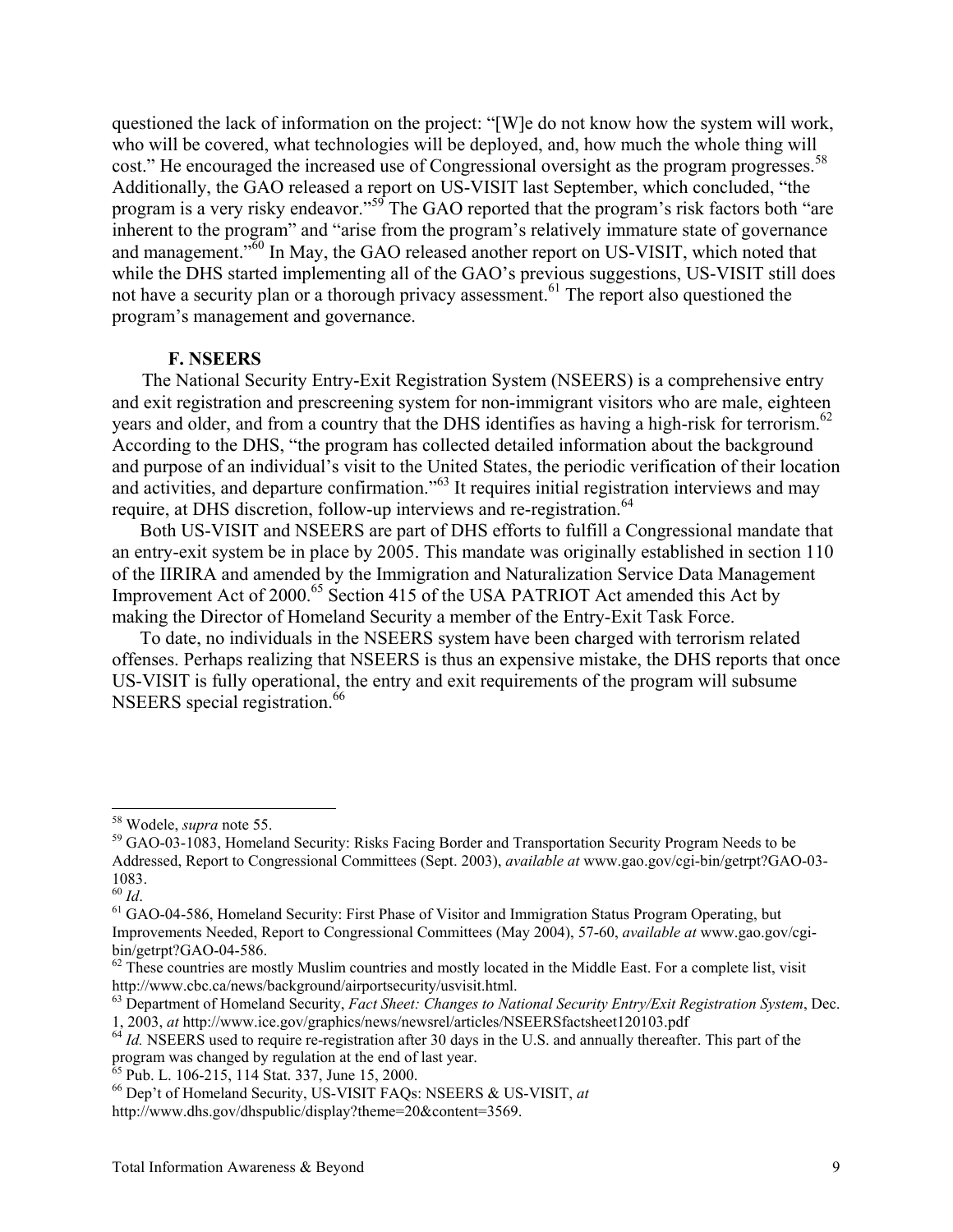#### **G. Verity K2 Enterprise**

The May GAO report explained that Verity K2 Enterprise "mines data from the intelligence community and internet searches to identify foreign terrorists or U.S. citizens connected to foreign terrorism activities."[67](#page-9-0) It uses personal information, private sector information, and information from other government agencies. Unfortunately, that is the extent of governmentsupplied information. While the report cited that Verity K2 Enterprise belongs to the Defense Intelligence Agency (DIA), it actually is a commercial product of the Verity corporation that the DIA is using. According to Verity, Enterprise 2 is a complex data systems manager, which has real-time analysis, monitoring, and altering capabilities.<sup>68</sup> Among other things, it allows users to conduct query-based or full-text searches.<sup> $69$ </sup> The government has not disclosed why it is using the technology or how much it is costing.

#### **H. Analyst Notebook 12 and Pathfinder**

Analyst Notebook, a product of the British company i2, and Pathfinder, developed by the U.S. Army, are two common database software programs that are used in both the private and public sectors. In December of 2003, the Associated Press reported that Analyst Notebook 12 was even being used by coalition forces in Iraq. The news agency reports that the technology is "used by police across North America and Europe to map crime hotspots and track serial rapists or arsonists."<sup>70</sup> Similarly, as early as 1993, Pathfinder was "used by over 200 analysts in 18 government agencies."[71](#page-9-4) Analyst 12 uses private sector information, and both programs use personal information.

The long-term use of these programs on a massive scale by a variety of private companies and government agencies well before September  $11<sup>th</sup>$  make them appear to be relatively harmless database tools. Nevertheless, the May 2004 GAO report documented that these projects are using data mining to detect terrorist activities, $^{72}$  and not enough information is available with which to determine how this technology works to prevent terrorism. Clearly, one of the most troubling aspects about the use of these technology systems is the lack of government transparency.

#### **I. Project Strikeback**

The GAO reported that the Department of Education's Project Strikeback "compares Department of Education and Federal Bureau of Investigation (FBI) data for anomalies" and "verifies personal identifiers."<sup>73</sup> According to the report, the project uses personal information and information from other government agencies, but not private sector information. Unfortunately, this appears to be the extent of publicly available information on the project. The Office of Inspector General (OIG), an office that primarily investigates financial aid fraud, runs

<span id="page-9-1"></span><span id="page-9-0"></span>

67 GAO report, *supra* note 5, at 9. 68 Verity, K2 Enterprise *Technical Overview*, *available at*

<span id="page-9-3"></span><span id="page-9-2"></span>

http://www.verity.com/products/k2\_enterprise/pdf/MK0385d\_K2E\_Tech.pdf.<br><sup>69</sup> *Id.* at 5. 70 Jim Krane, *Computer-Sleuthing Aids Troops in Iraq*, ASSOCIATED PRESS, Dec. 23, 2003, *available at* 

<span id="page-9-4"></span>http://www.siliconvalley.com/mld/siliconvalley/7556612.htm.<br><sup>71</sup> 1993 National Performance Review of Intelligence Agency Activities, made available by the Loyola Dep't of Political Science *at* http://www.loyola.edu/dept/politics/intel/npr93act.html. 72 GAO report, *supra* note 5, at 30, 44. 73 *Id.* at 37.

<span id="page-9-5"></span>

<span id="page-9-6"></span>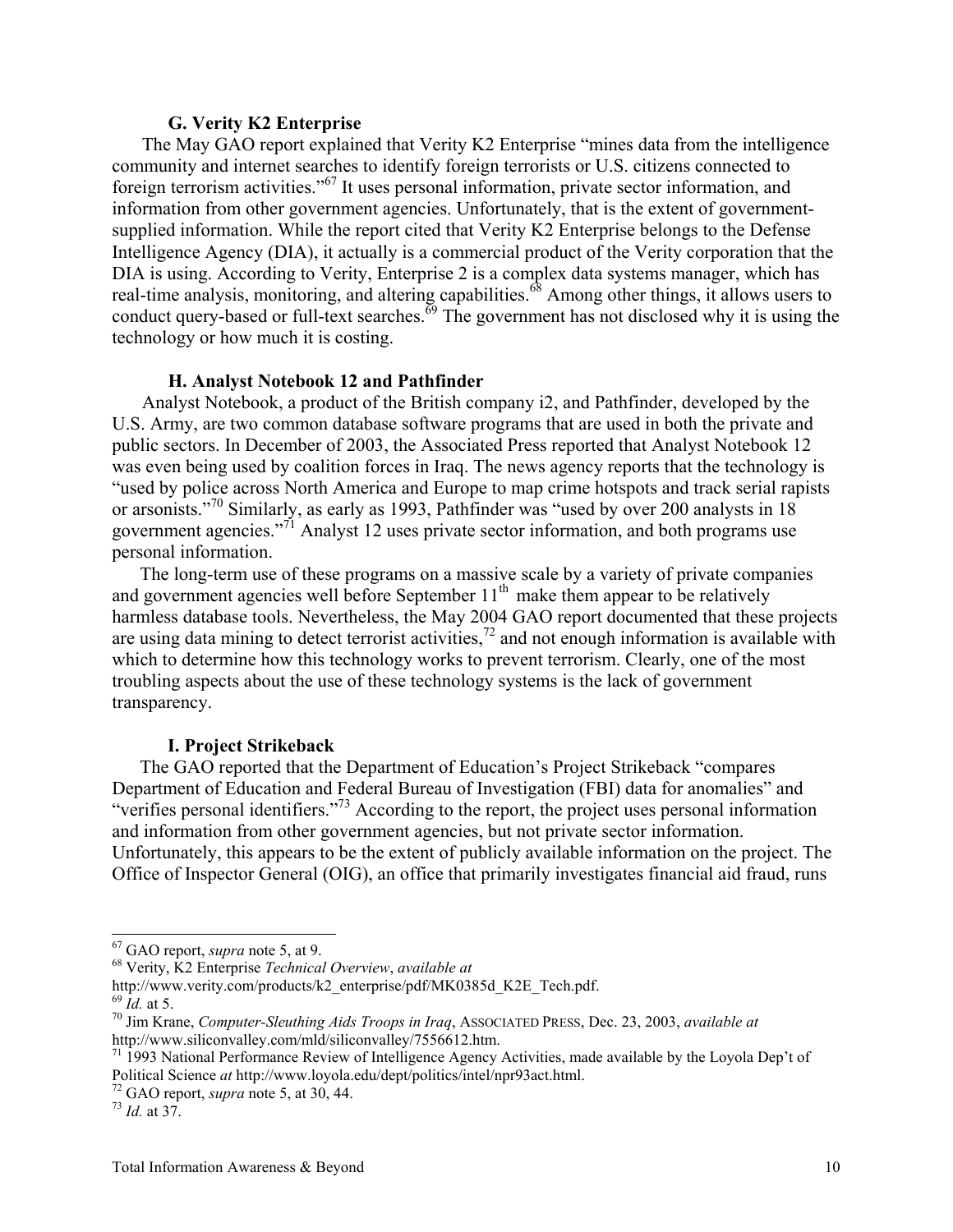the project. The OIG's website does not mention Project Strikeback or any other initiatives designed to prevent terrorism.

#### **J. Case Management Data Mart**

Another GAO-reported project that uses personal information to detect terrorist threats is Case Management Data Mart. A project of the DHS's Border and Transportation Security Directorate, Case Management Data Mart "reviews [law enforcement] case loads, status, and relationships among cases."[74](#page-10-0) While this project appears to be a harmless tool used to manage law enforcement cases, it is unclear why the DHS needs to mine private sector databases or what judicial authorization DHS officers seek before obtaining private information on known suspects.

#### **K. FBI Projects**

The GAO reported that the FBI's Secure Collaborative Operational Prototype Environment (SCOPE) mines personal information and data from other government agencies, allowing "the FBI to search multiple data sources through one interface to uncover terrorist and criminal activities and relationships."[75](#page-10-1) SCOPE uses the Convera Corporation's RetrievalWare technology, which can search through multiple media formats, "including surveillance videotapes, forensic reports, case files, credit card transactions, terrorist watch lists, wiretaps, bank records and local law enforcement arrest reports."<sup>76</sup>

According to the FBI, SCOPE has been replaced by the Investigative Data Warehouse (IDW), which launched in January 2004[.77](#page-10-3) The IDW "provides analysts with full access to investigative information within FBI files, open source news feeds, and the files of other federal agencies such as DHS."[78](#page-10-4)

Like SCOPE, the Foreign Terrorist Tracking Task Force (FTTTF) was initiated shortly after the September 11<sup>th</sup> attacks. In his Homeland Security Presidential Directive of October 29, 2001, President Bush called for the creation of the FTTTF to "1) deny entry into the United States of aliens associated with, suspected of being engaged in, or supporting terrorist activity; and 2) locate, detain, prosecute, or deport any such aliens already present in the United States."<sup>79</sup> As one way to achieve its objectives, the FTTTF mines data from the DHS, FBI, and the private sector.<sup>80</sup> The FBI reports that the FTTTF now has access to "over forty sources of data."<sup>81</sup>

#### **L. JRIES**

The DHS's Joint Regional Information Exchange System (JRIES) is an initiative to increase information sharing among federal, state, and local law enforcement. Although its mission seems innocent, JRIES has some troubling aspects. First, the system's creators specifically designed it

<span id="page-10-0"></span>

<span id="page-10-2"></span><span id="page-10-1"></span>

<sup>74</sup> *Id.* at 44. 75 *Id.* at 47. 76 *FBI Continues Its Search for Terrorists*, TRANSFORM MAGAZINE, *at*

<span id="page-10-3"></span>

http://www.transformmag.com/techselections/showArticle.jhtml?articleID=16101056.<br><sup>77</sup> FBI, *Report to the National Commission on Terrorist Attacks upon the United States*, April 14, 2004, 60,

<span id="page-10-5"></span><span id="page-10-4"></span>

*available at* http://www.fbi.gov/publications/commission/9-11commissionrep.pdf. 78 *Id.* 79 Homeland Security Presidential Directive-2, Oct. 29, 2001, *available at*

http://www.whitehouse.gov/news/releases/2001/10/20011030-2.html. 80 GAO Report, *supra* note 5, at 47. 81 FBI 9-11 Commission Report, *supra* note 77, at 16.

<span id="page-10-6"></span>

<span id="page-10-7"></span>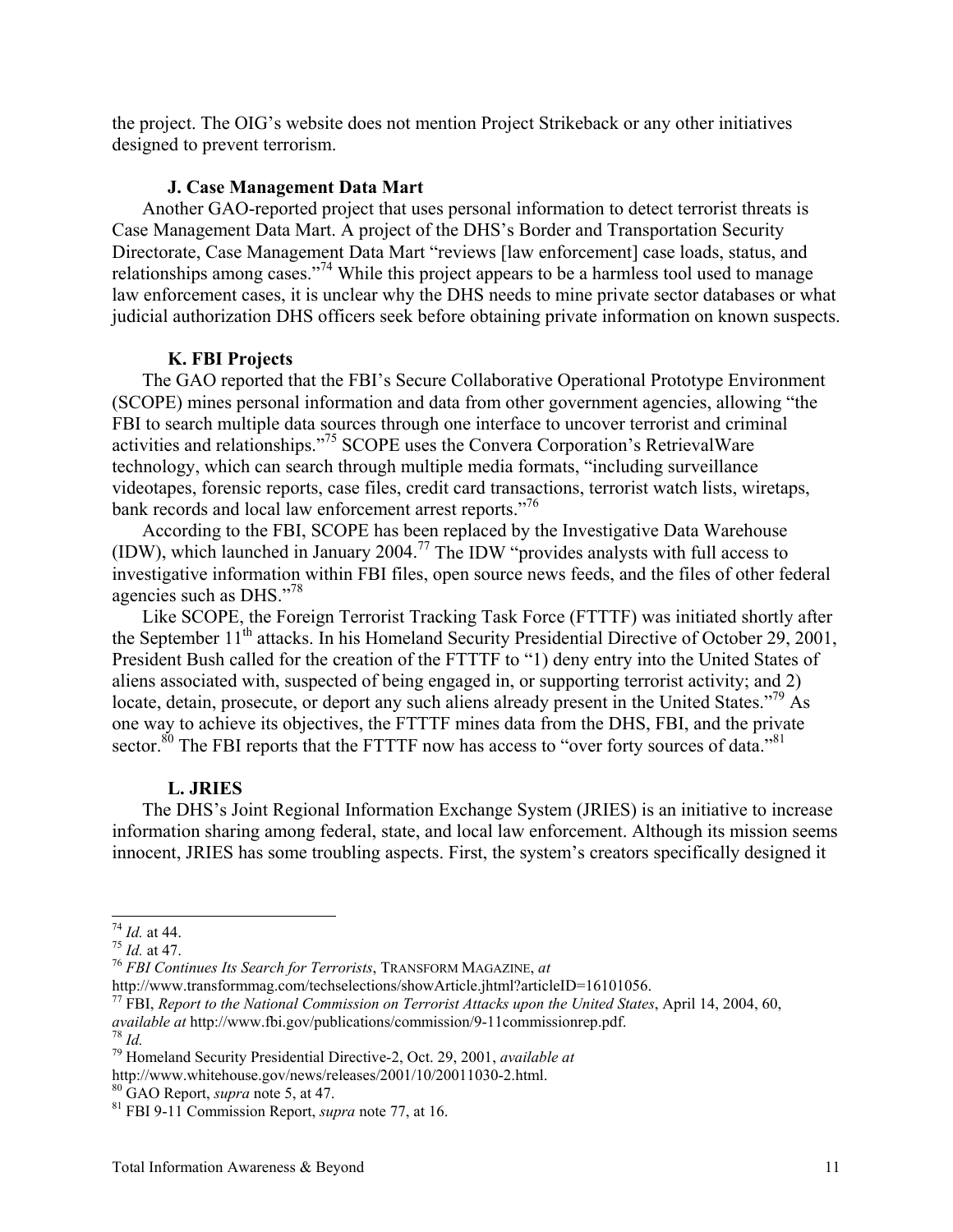to avoid legal restraints on the DOD from gathering information on U.S. citizens.<sup>82</sup> Although the DIA transferred management of the system to DHS in February 2004, a Pentagon employee is still the project manager.<sup>83</sup> Additionally, the DOD (like any system member) can request information from other system members. System members do not have a mandatory duty to provide the information, but they can share information at their discretion.<sup>84</sup>

Second, the system information is not limited to international terrorism. The system's members can use the database information to monitor domestic political groups. Ed Manavian, the current JRIES executive board director, has stated that "information on political protests can be considered legitimate terror intelligence."<sup>85</sup> Like most of these programs, JRIES does not have sufficient privacy protections or redress procedures if law enforcement officers act on inaccurate information.

### **II. Potential Drawbacks of Using Data Mining Technology to Prevent Terrorism**

The government claims that these data mining programs are necessary to prevent terrorist threats in the United States. However, all the reports coming from experts and Congressional research agencies like the GAO highlight how untested these programs really are and how little we know about whether they will in fact help prevent terrorism. Anita Ramasastry, a law professor at the University of Washington, questions the technology by noting that "[t]errorists and other criminals often anticipate the factors that law enforcement will use to profile them and will circumvent them quickly enough."<sup>86</sup> In addition to being untested and possibly ineffective, these programs present dangers to civil liberties and personal privacy.

#### **A. Impact on Constitutional Rights**

Creating a system for surveilling innocent Americans dramatically changes the way law enforcement operates. No longer do criminal investigators need to have probable cause  $87$  or reasonable suspicion<sup>88</sup> in order to obtain private information about an individual. Now, everyone is a suspect and the government can obtain personal information on anyone using pattern-based investigations. It is also important to underscore that all these programs search through data without the authorization of a warrant or other protective judicial measure. Thus, large-scale electronic surveillance systems present serious concerns for the Fourth Amendment's guarantee against unreasonable searches.

<span id="page-11-0"></span>82 Justin Rood, *Pentagon Has Access to Local Police Intelligence through Office in Homeland Security Department*, CONGRESSIONAL QUARTERLY, July 6, 2004*.* <sup>83</sup> *Id*

<span id="page-11-1"></span>

<span id="page-11-2"></span>

<span id="page-11-4"></span><span id="page-11-3"></span>

<sup>&</sup>lt;sup>85</sup> *Id.* 86 *Id.* 86 *Id.* 86 Ramasastry, Why We Should Be Concerned About "Total Information Awareness" and Other Anti-terrorism Strategies for the Internet, FINDLAW'S WRIT, Dec. 31, 2002, *at*

<span id="page-11-5"></span>

http://writ.news.findlaw.com/ramasastry/20021231.html.<br><sup>87</sup> The Fourth Amendment requires that "no Warrants shall issue, but upon probable cause." U.S. CONST. amend. IV  $§$  2.

<span id="page-11-6"></span><sup>&</sup>lt;sup>88</sup> In Terry v. Ohio, the Supreme Court held that the Fourth Amendment can protect the privacy of citizens even if the police action is less than a full search or seizure and reaffirmed that a search must be limited in scope and duration. The Court held that in these cases "the police officer must be able to point to specific and articulable facts which, taken together with rational inferences from those facts, reasonably warrant [the] intrusion." 392 U.S. 1, 21 (1968). This standard is commonly called "reasonable suspicion."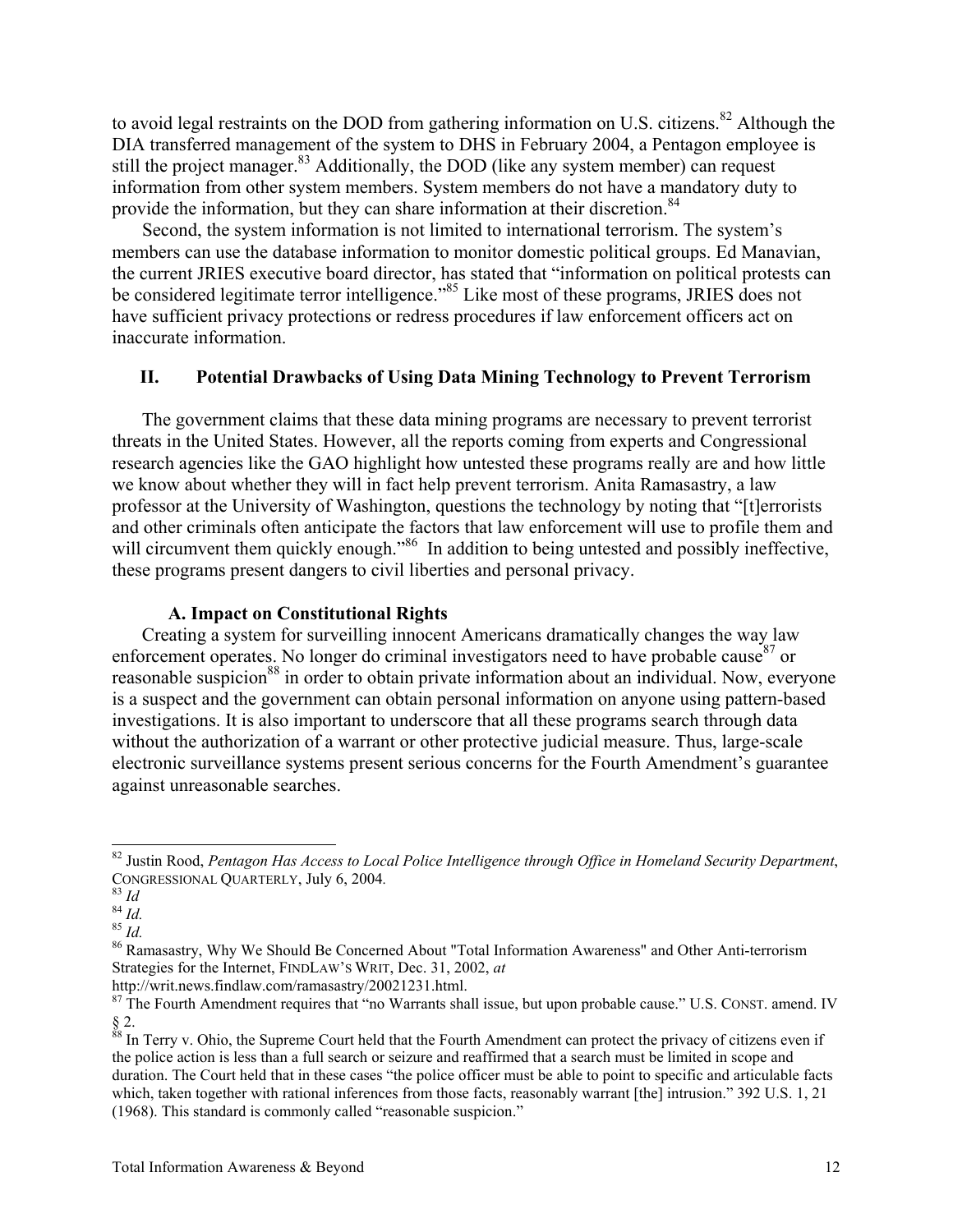While the text of the Fourth Amendment, like all Constitutional text, is far from clear, Supreme Court interpretation of this Amendment helps to clarify why these surveillance systems potentially threaten the Amendment's guarantees. The Court's paramount interpretation of the "unreasonable searches and seizures" clause of the Fourth Amendment is *Katz v. U.S.*[89](#page-12-0) In *Katz*, the Court held that protections of the Fourth Amendment apply when an individual has a "reasonable expectation of privacy." Equally important, the Court held "that electronic as well as physical intrusion into a place that is in this sense private may constitute a violation of the Fourth Amendment."[90](#page-12-1)

However, in the 1970s the Court held that consumers do not have a reasonable expectation of privacy in information they voluntary give to businesses.<sup>91</sup> Therefore, there is no Fourth Amendment protection for records of credit card transactions, travel information, or other transactional data. Similarly, individuals that "voluntarily["92](#page-12-3) participate in government programs such as US-VISIT or SEVIS would probably not have Fourth Amendment protection for the information they provide.

Although the law may seem clear, a lot has changed since the 1970s. Electronic data are available on a much wider scale, and new data mining tools give the government much greater access to much larger amounts of data. The 1970s cases seem outdated considering recent technological changes and the public's heightened expectation of privacy in electronic information. In light of these new tools, a re-visiting of Fourth Amendment law is necessary.

The second important aspect of the *Katz* decision, that judicial monitoring of law enforcement action is necessary to preserve Fourth Amendment rights, is critical to understanding why these electronic surveillance systems are such a threat. In *Katz,* the Supreme Court held, "searches conducted outside the judicial process, without prior approval by judge or magistrate, are per se unreasonable under the Fourth Amendment — subject only to a few specifically established and well-delineated exceptions."<sup>93</sup> Exceptions include search "incident" of arrest, exigent circumstances such as "hot pursuit," and consent. In referring to electronic surveillance, the Court remarked that "it is difficult to imagine how any of those exceptions could ever apply."[94](#page-12-5) Judicial authorization of electronic surveillance has been an important aspect of Fourth Amendment law.

Unlike the financial records cases of the 1970s, TIA, MATRIX, and other data mining programs do not obtain records about a known suspect. Additionally, and most importantly, data mining initiatives operate without judicial oversight. Thus, data mining is a new step for the Fourth Amendment. Chances are there will be a court case deciding whether to suppress evidence obtained using data mining technology in the near future. Will the vague notion of "protecting national security" be enough to convince a court that these searches can constitutionally occur without judicial oversight? Hopefully a court would look back to our history and remember times when constitutional rights were denied on the basis of national

<span id="page-12-4"></span>

<span id="page-12-1"></span><span id="page-12-0"></span>

 $^{89}$  389 U.S. 347 (1967).<br><sup>90</sup> Id. at 360, Harlan *concurring*.

<span id="page-12-2"></span><sup>&</sup>lt;sup>91</sup> *See* U.S. v. Miller, 425 U.S. 435 (1976) (holding that bank records are outside Fourth Amendment protection) and Couch v. U.S., 409 U.S. 322 (1973) (holding that there is no reasonable expectation of privacy in tax records given

<span id="page-12-3"></span>to an accountant). <sup>92</sup> There is a strong argument that individuals do not have a choice in providing the information because if they refuse they will either be prohibited from entering the United States or detained once they arrive. 93 *Id*. at 357. Court footnotes omitted. 94 *Id.*

<span id="page-12-5"></span>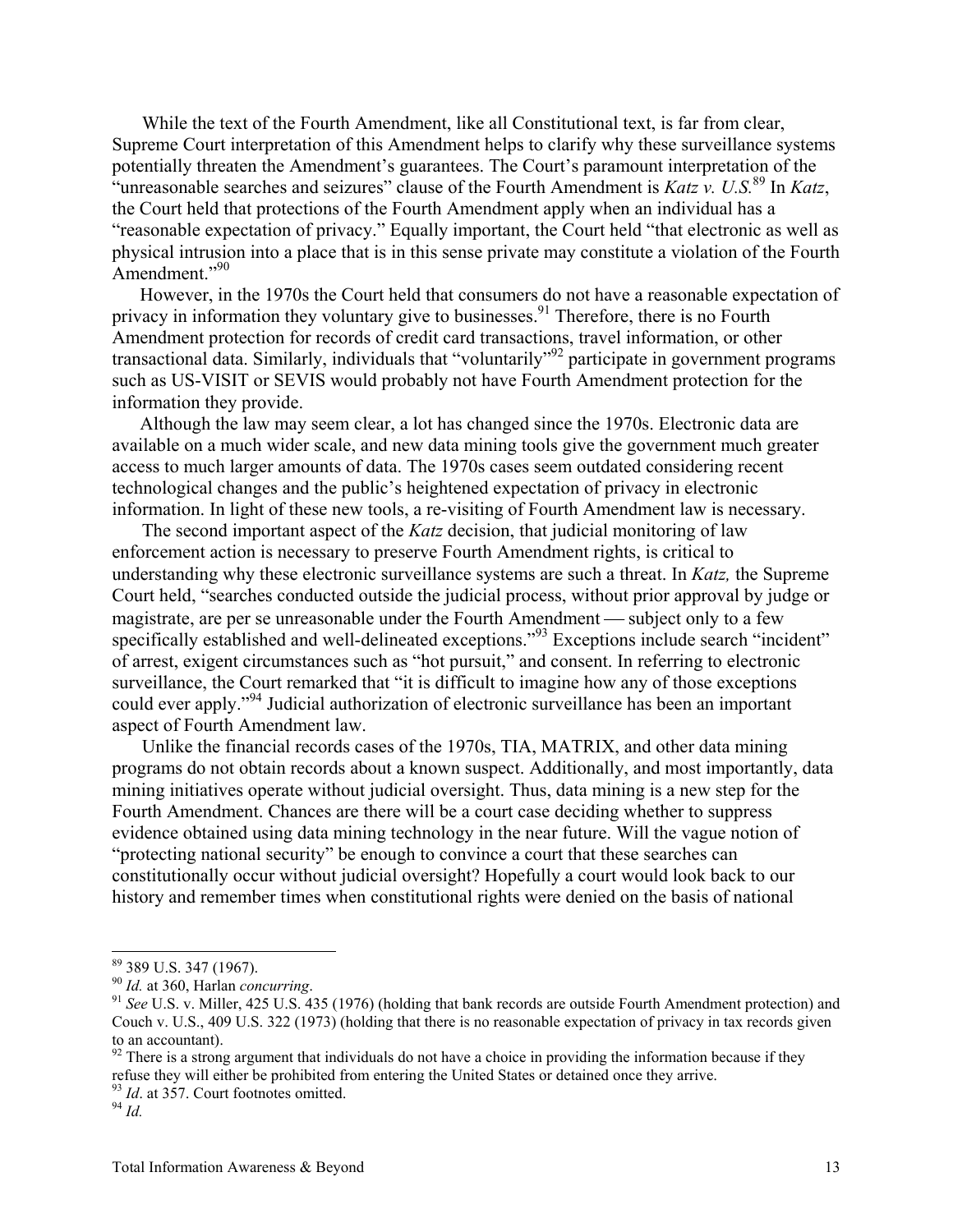security<sup>95</sup> and times when they were protected despite national security interests<sup>96</sup> and hold in the interest of protecting our constitutional guarantees of privacy and liberty.

#### **B. The Limits of the Privacy Act**

With a few minor exceptions, the Privacy Act of 1974 prevents federal government agencies from disclosing records "to any person, or to another agency, except pursuant to a written request by, or with the prior written consent of, the individual to whom the record pertains."<sup>97</sup> Of particular concern to this requirement is the GAO identification of 46 data mining projects that mine personal information from other agencies.<sup>98</sup> Citizens should worry whether information they provide to the government is being used for a completely different purpose than what it was intended for. As agencies are transferring information without consent from the citizen who provided the information, it raises a Privacy Act flag.

Most of the data mining projects discussed in this article are maintained by law enforcement agencies. Exemption 7 of the Act allows disclosure of personal records to a law enforcement agency only if the "law enforcement activity is authorized by law, and if the head of the agency or instrumentality has made a written request to the agency which maintains the record specifying the particular portion desired and the law enforcement activity for which the record is sought."<sup>99</sup> It is doubtful whether the DOJ and the DHS are complying with this mandate, as few of the projects are explicitly authorized by law. Nevertheless, various laws and regulations, such as the Homeland Security Act, have encouraged the use of data mining and could be used as evidence of legal authorization.

As for the "written request" requirement, clearly, lawmakers wrote the Privacy Act with individual requests about known suspects in mind, not the large-scale transfer of personal data that data mining projects facilitate. Thus, a court may weaken the requirements to allow blanket requests or hold that data mining projects are outside the scope of the Privacy Act. In other words, the Privacy Act probably provides enough loopholes for the DOJ and DHS to use.<sup>100</sup>

One of the largest concerns about data mining is federal government use of private sector data. For example, the TSA's CAPPS II uses information provided to airlines for a purpose completely unrelated to detecting terrorists. In addition to government-controlled systems, many private systems allow the government to obtain personal information, such as Ancestry.com, the White Pages, Choice Point, Orion Scientific Systems, LexisNexis, Locate PLUS, and Seisint (who developed the MATRIX).<sup>101</sup> Many of these systems can be just as intrusive and inaccurate as government-maintained databases. Unfortunately, the Privacy Act regulates records the U.S. government stores but does not regulate how agencies access records from the private sector. Similar to Fourth Amendment law, the Privacy Act gives government agencies a large loophole

<span id="page-13-0"></span><sup>&</sup>lt;sup>95</sup> *See e.g.* Korematsu v. U.S., 323 U.S. 214 (1944) (holding that the internment of Japanese-American citizens during World War II was a valid use of Congressional and Executive war powers).

<span id="page-13-1"></span><sup>&</sup>lt;sup>96</sup> See e.g. N.Y. Times Co. v. U.S., 403 U.S. 713 (1971) (holding that Pentagon refusal to allow newspaper agencies from reporting on certain documents about the Vietnam War violated the 1<sup>st</sup> Amendment).

<span id="page-13-2"></span>

<span id="page-13-3"></span>

<span id="page-13-5"></span><span id="page-13-4"></span>

<sup>&</sup>lt;sup>97</sup> 5 U.S.C. § 552a(b).<br><sup>98</sup> GAO report, *supra* note 5, at 3.<br><sup>99</sup> 5 U.S.C. § 552a(b)(7).<br><sup>99</sup> 5 U.S.C. § 552a(b)(7).<br><sup>100</sup> For an illuminating commentary on Privacy Act loopholes, *see* Julianne M. Sullivan, *Will the Still Hold up in 2004? How Advancing Technology Has Created a Need for Change in the "System of Records"* 

<span id="page-13-6"></span><sup>&</sup>lt;sup>101</sup> London publishing company Reed Elsevier purchased Seisint in July 2004 and is expected to merge the data company into its own LexisNexis global data distribution and risk management unit. Stephen Pounds, *Boca's Seisint to be Sold for \$775 million*, PALM BEACH POST, July 15, 2004.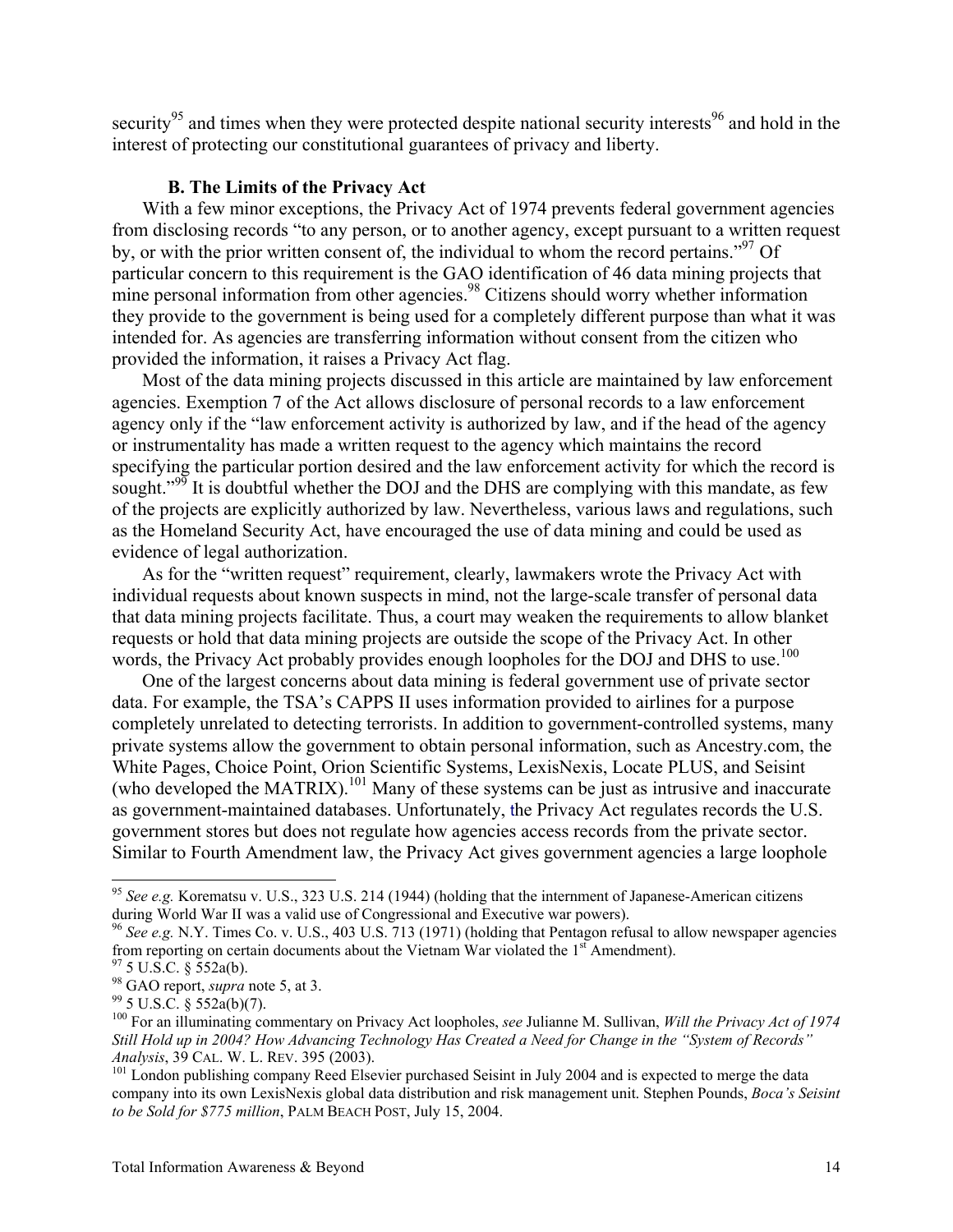by allowing them to have the private sector do something they could not do themselves without judicial authorization: collect and store scores of private information on persons in the United States without reasonable suspicion or probable cause.

Another cause of concern is that the Privacy Act only provides protection for U.S. citizens and permanent residents.<sup>102</sup> In other words, nonresident foreign nationals cannot use the Act's provisions to protect their privacy. This distinction becomes especially important at a time when the government is targeting non-citizens, especially those from Arab and Muslim countries, in its terrorism-related investigations. Additionally, many of the major data surveillance programs, such as US-VISIT and SEVIS, are specifically aimed at obtaining private information about noncitizens.

#### **C. Lack of Legal Regulation**

The Departments of Defense, Justice, State, and Homeland Security need to develop uniform administrative regulations for the implementation of their data mining projects in order to protect technological privacy and civil liberties. As the two previous sections showcase, current laws and regulations, and even the Constitution, do not adequately protect citizens against the dangers of these projects.<sup>103</sup> As TAPAC notes:

Existing legal requirements applicable to the government's many data mining programs are numerous, but disjointed and often outdated, and as a result may compromise the protection of privacy, public confidence, and the nation's ability to craft effective and lawful responses to terrorism.<sup>[104](#page-14-2)</sup>

TAPAC recommends that a number of items be included in new regulatory guidelines, including requiring "authorization from the Foreign Intelligence Surveillance Court before engaging in data mining with personally identifiable information."<sup>105</sup>

Like all agency regulations, these would have a dual purpose. As the national security task force of the Markle Foundation, a group that researches emerging technology, notes, "Policy guidelines are meant to empower government officials as well as limit them, and Congress and the Executive Branch should share a common commitment to both objectives."[106](#page-14-4) Without clear guidelines for agency action, many of these programs pose a real threat to our privacy and liberty.

### **D. Creating "False Positives"**

Many innocent citizens' spending or travel habits could fall into the selected high risk patterns. It is therefore possible that these data mining systems will create numerous false positives.<sup>107</sup> Evidence of this comes from tests of the MATRIX system in Florida, which "flagged" 120,000 people "who had a statistical likelihood of being terrorists."<sup>108</sup> Almost

<span id="page-14-1"></span><span id="page-14-0"></span>

102 5 U.S.C. § 552a(a)(2). 103 *See e.g.* Jim Dempsey & Lara Flint, *Privacy's Gap: The Largely Non-Existent Legal Framework for Government Mining of Commercial Data*, CENTER FOR DEMOCRACY AND TECHNOLOGY, May 28, 2003, *available at*

<span id="page-14-2"></span>

<span id="page-14-4"></span><span id="page-14-3"></span>

<sup>&</sup>lt;sup>104</sup> Technology & Privacy Advisory Committee, *supra* note 13, at ix.<br><sup>105</sup> *Id.* at x.<br><sup>106</sup> Zoë Baird, et al. *Creating a Trusted Network for Homeland Security*, 2d Report of the Markle Foundation Task Force on National Security in the Information Age 6 (Dec.2003), *at*

<span id="page-14-6"></span><span id="page-14-5"></span>

http://www.markletaskforce.org/Report2\_Full\_Report.pdf. 107 *See e.g.* TAPAC report, *supra* note 13. 108 *Early Database Project Yielded 120,000 Suspects*, CNN ONLINE LAW CENTER, May 21, 2004, *at* http://www.cnn.com/2004/LAW/05/20/terror.database.ap/.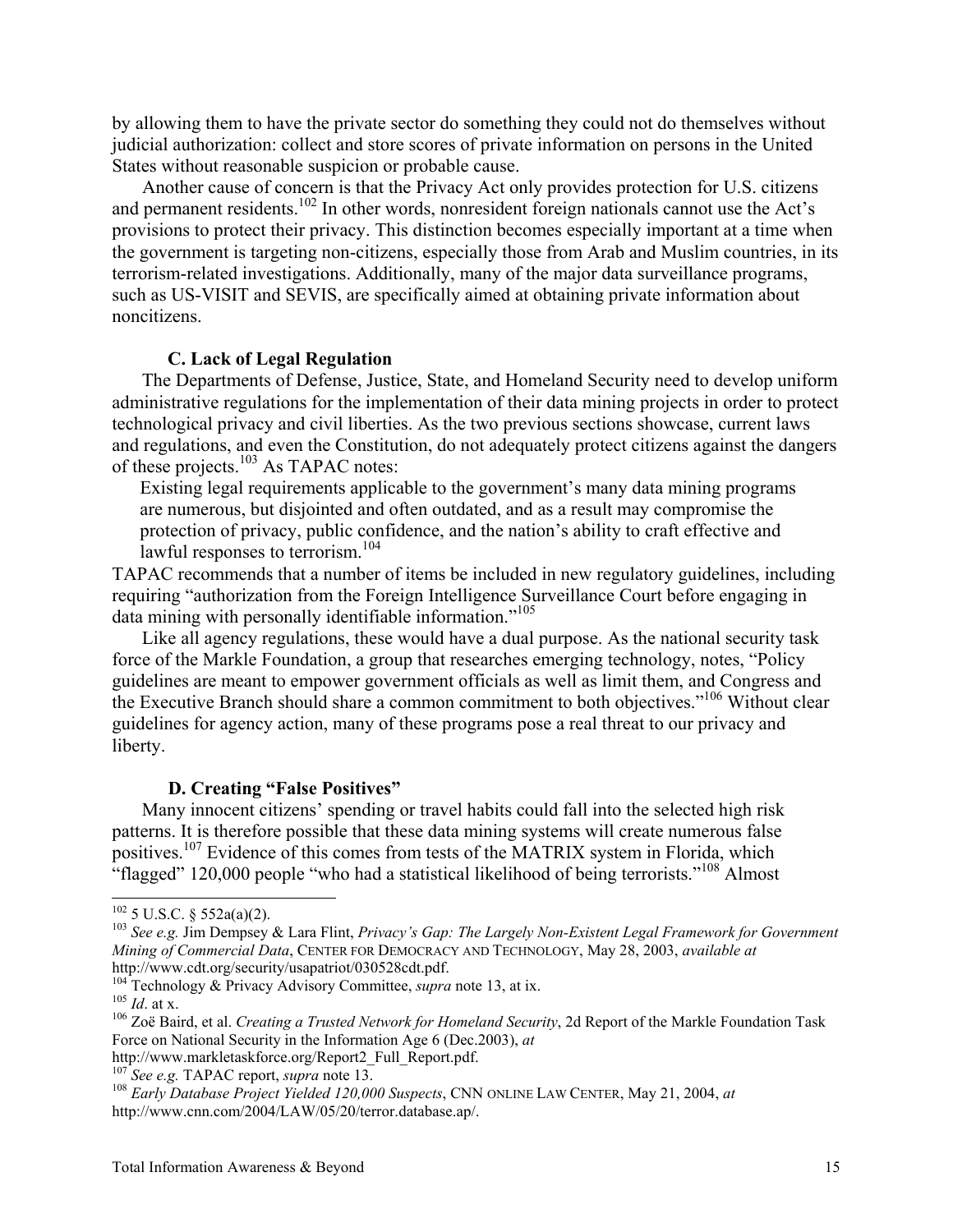assuredly there are not 120,000 terrorists in the United States. Nevertheless, the government touts the results, claiming that five of the suspected September 11<sup>th</sup> hijackers were among the top 80 people named.<sup>109</sup> The New Standard reported that the 120,000 names were given to law enforcement which "led to 'several arrests within one week,' and 'scores of other arrests.' Who was arrested, and whether they were convicted of or even charged with any actual crime remains unknown."<sup>[110](#page-15-1)</sup>

If a mistake is made, the ramifications for personal liberty and privacy may be enormous, as the FBI's recent debacle with fingerprints in the Brandon Mayfield case demonstrates.<sup>111</sup> Not only will a "flagging" result in greater surveillance, but it could also result in detention, interrogation, or otherwise intrusive investigation. For a person who is innocent, these events will be negatively life-altering. Additionally, as mentioned above, very few of these projects have adequate administrative procedures for redressing harm resulting from use of erroneous information.

#### **E. Lack of Transparency and Democratic Decision-Making**

As the debate surrounding TIA last year demonstrates, there is a significant lack of transparency about important decisions that affect the very heart of our personal privacy. As this article notes, no public information about the status of many of these projects exists. Citizens and members of Congress are left in the dark regarding project scope, financial cost, and potential for privacy infringement.This lack of transparency only increases public concern. As Mary DeRosa, of the Center for Strategic and International Studies, observes:

There is significant public unease about whether protections for privacy are adequate to address the negative consequences of increased government use of private data. These concerns are heightened because there is so little understanding of how the government might use these data analysis tools. Nor is there typically much public debate or discussion before these tools are adopted. This lack of transparency not only can make the government's decisions less informed, but it increases public fear and misunderstanding about uses of these techniques.<sup>[112](#page-15-3)</sup>

A lack of transparency is not only a threat to the project's effectiveness, but also a threat to democratic decision-making and to a viable system of checks and balances.

### **III. A Way Forward: Steps to Protecting Your Civil Liberties in the Information Age**

Despite the seemingly overwhelming ability of the federal government to create data mining systems aimed at terrorism prevention, there are steps that citizens can take to combat further erosion of their personal privacy.

First, like the public opposition regarding TIA funding, citizens should oppose all attempts to revive Congressional funding of TIA or to fund other terrorist prevention data mining systems. Not nearly enough information exists as to how these system affect privacy and Constitutional rights to justify financial support of them.

<span id="page-15-0"></span>

<span id="page-15-2"></span><span id="page-15-1"></span>

<sup>109</sup> *Id.* 110 Baran, *supra* note 32. <sup>111</sup> *See* Jennifer L. Mnookin, *The Achilles' Heel of Fingerprints*, WASHINGTON POST, May 29, 2004, at A27, *available at* http://www.washingtonpost.com/wp-dyn/articles/A64711-2004May28.html. 112 DeRosa, *supra* note 31, at 6.

<span id="page-15-3"></span>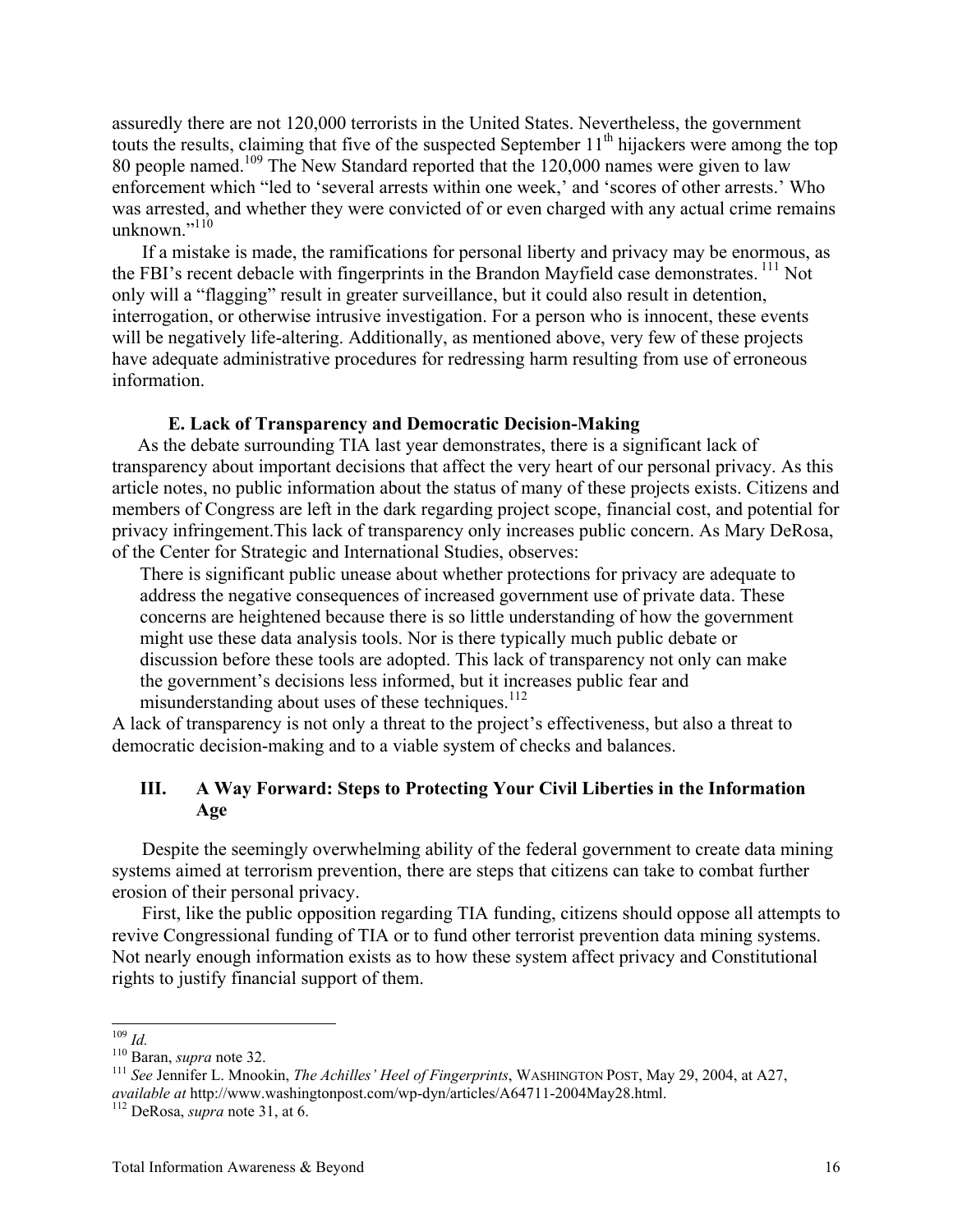Second, the public should continue to demand Congressional oversight. Two extremely positive examples of Congressional oversight underscore the importance of maintaining an effective system of checks and balances. The May 2004 GAO report on data mining use cited above is an important first step towards better understanding these data mining systems. Additionally, the Intelligence Authorization Act for Fiscal Year 2004 approved the use of data mining for foreign intelligence but requires the Administration to compile reports on the privacy implications of their projects. [113](#page-16-0) It is important for citizens to watch Congress and the Attorney General to make sure these reports are produced and released to the public.

Next, even if legal guidelines are developed, the public needs to encourage the Administration to build privacy protection technology into the systems themselves. Kim Taipale, the Executive Director of the Center for Advanced Studies in Science and Technology Policy, contends that "[a] strategy for insuring the protection of privacy and civil liberties interests is to build features that support those values into the technologies in the first place."<sup>114</sup> Procedures that TAPAC encourages government to utilize include data anonymization, creating an audit trail, and security and access controls.<sup>115</sup>

To their credit, some governmental agencies are developing privacy protection technology. For instance, David Stone of the TSA said that CAPPS II would use software called Radiant Trust, which "maintains audit trails of who accessed the system and the time/date."<sup>116</sup> Stone said, "CAPPS II testing will not begin until security systems to ensure protection of the data are fully in place."<sup>117</sup> It is important for the public to hold Stone to his word. As Taipale recognizes, the public needs to participate in this process: "[I]t is only through involvement in and oversight of government sponsored research projects that public interest concerns can be incorporated in to the development process."<sup>118</sup>

Finally, and most importantly, the American public must keep discourse alive. Decisions about these systems cannot happen behind closed doors. Citizens must continue to question their government officials about the development and implementation of data mining systems aimed at preventing terrorism.

<span id="page-16-0"></span>113 Pub. L. No. 108-177 §§ 359(a)(9), 360(b)(12) (2003), *available at* http://frwebgate.access.gpo.gov/cgi-

<span id="page-16-1"></span> $^{114}$  K.A. Taipale, *Data Mining and Domestic Security: Connecting the Dots to Make Sense of Data*, 5 COLUM. SCI. & TECH. L. REV. 1, 13 (2003), *available at* http://www.stlr.org/cite.cgi?volume=5&article=2.<br><sup>115</sup> Technology & Privacy Advisory Committee, *supra* note 13, at x.<br><sup>116</sup> Stone Pre-hearing Questionnaire, *supra* note 28, a

<span id="page-16-2"></span>

<span id="page-16-3"></span>

<span id="page-16-5"></span><span id="page-16-4"></span>